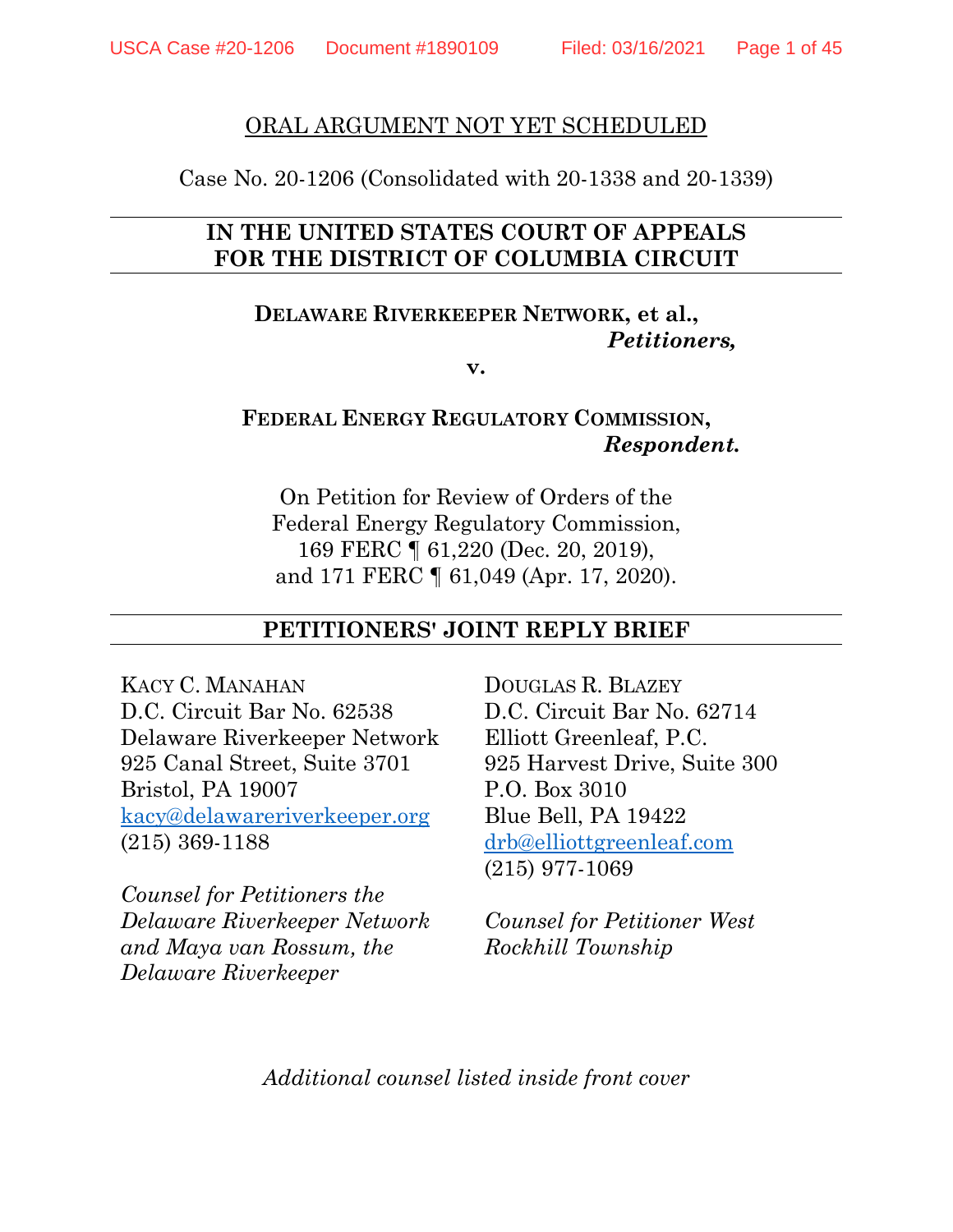JOHN R. EMBICK D.C. Circuit Bar No. 62697 John R. Embick, PLLC P.O. Box 5234 West Chester, PA 19380 [jembick@aol.com](mailto:jembick@aol.com) (215) 850-4131

*Counsel for Petitioners Sheila McCarthy and Daniel McCarthy*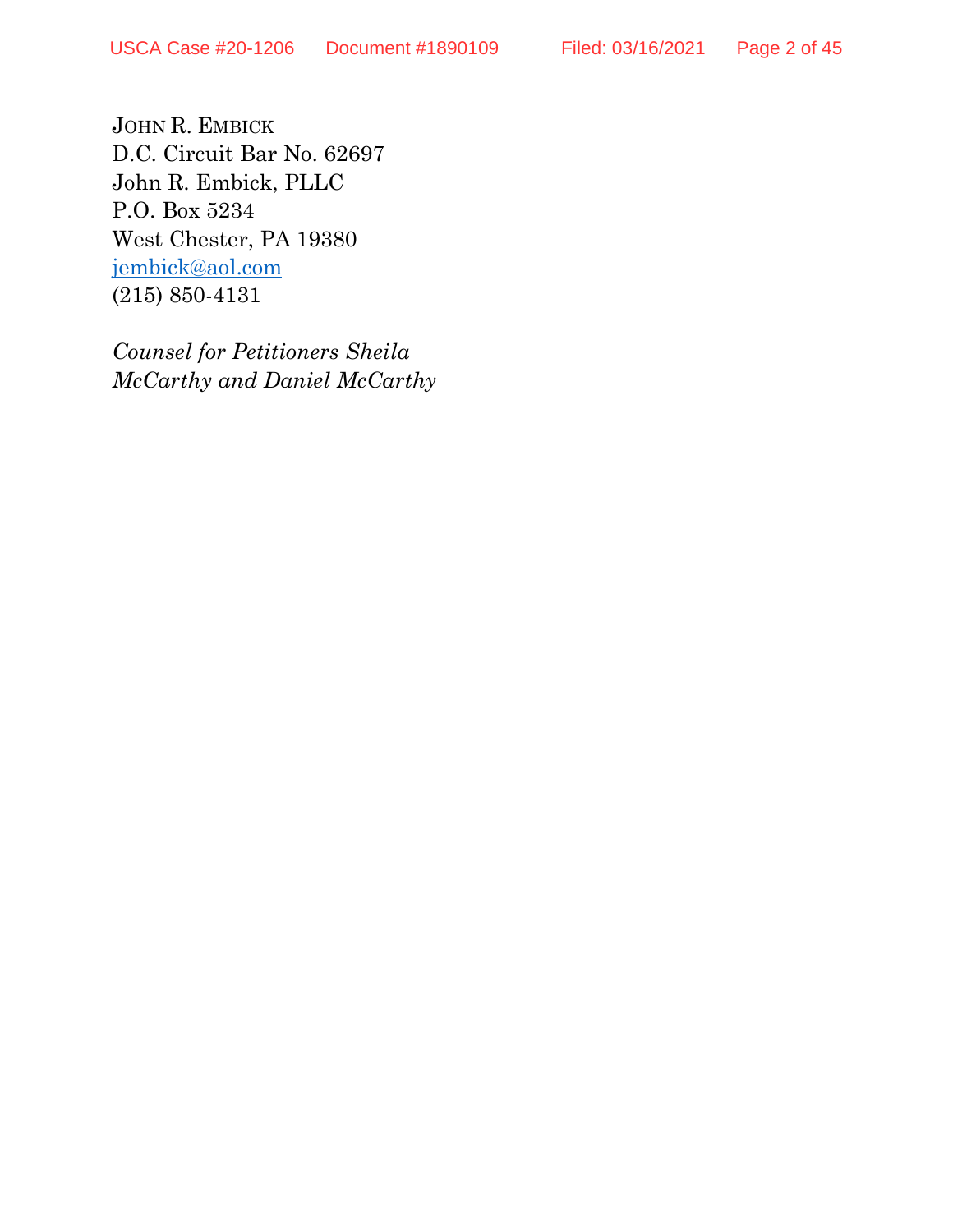# **TABLE OF CONTENTS**

<span id="page-2-0"></span>

| A. FERC's Natural Gas Act analysis was flawed because it relied on a<br>distorted evaluation of the Project's public benefits and failed to<br>accurately account for the Project's full array of adverse                                                                                                                                                                                                                      |
|--------------------------------------------------------------------------------------------------------------------------------------------------------------------------------------------------------------------------------------------------------------------------------------------------------------------------------------------------------------------------------------------------------------------------------|
| B. FERC's failure to acknowledge the full scope of the Project's effects<br>1. Respondents' reliance on Birckhead v. FERC, 925 F.3d 518 (D.C.<br>Cir. 2019) to claim that FERC need not consider upstream effects of<br>2. Respondents' arguments regarding downstream greenhouse gas<br>impacts of the Project is based on an artificially constrained<br>interpretation of FERC's ability to estimate the end use of natural |
| 3. FERC's reasons for not utilizing the Social Cost of Carbon as a<br>means of evaluating the significance of greenhouse gas emissions are<br>arbitrary and capricious in light of the flexible framework that<br>NEPA provides for evaluating an action's effects on the human<br>$\dots$ 10<br><i>environment</i>                                                                                                            |
| 4. Although the record supports a finding that the Project and the<br>PennEast Pipeline meet the regulatory definition of "connected"<br>actions," this Court could also find that the projects are cumulative<br>and/or similar actions—all three types of actions are required to be                                                                                                                                         |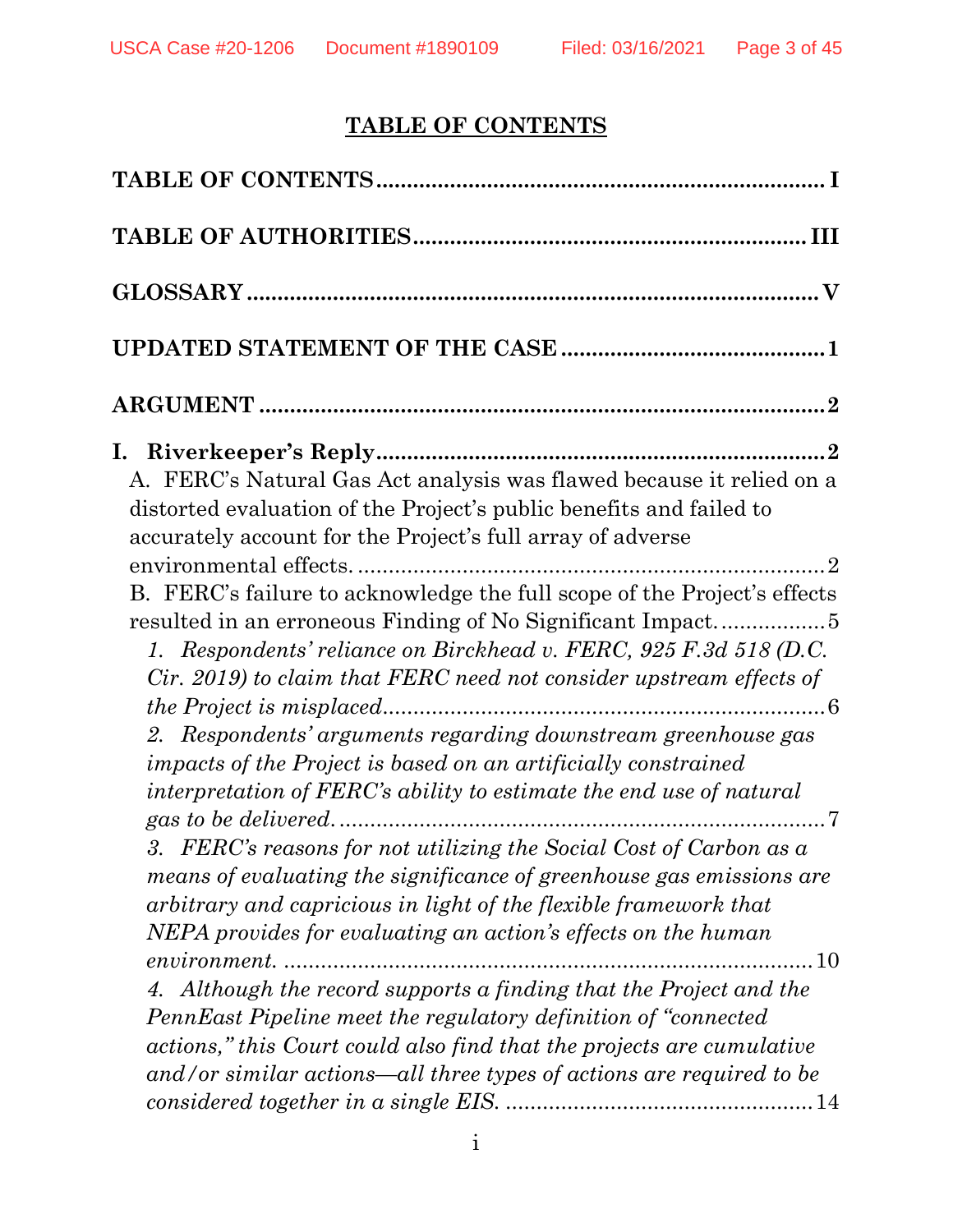| C. The appropriate remedy for a violation of NEPA under the                                                                                                                                                                                                                                                                                                                                                                                                                                                                                                                                                                                                                                                                                                |  |
|------------------------------------------------------------------------------------------------------------------------------------------------------------------------------------------------------------------------------------------------------------------------------------------------------------------------------------------------------------------------------------------------------------------------------------------------------------------------------------------------------------------------------------------------------------------------------------------------------------------------------------------------------------------------------------------------------------------------------------------------------------|--|
| Administrative Procedure Act and this Court's case law is to set                                                                                                                                                                                                                                                                                                                                                                                                                                                                                                                                                                                                                                                                                           |  |
| aside—or vacate—FERC's FONSI and Certificate Order 15                                                                                                                                                                                                                                                                                                                                                                                                                                                                                                                                                                                                                                                                                                      |  |
|                                                                                                                                                                                                                                                                                                                                                                                                                                                                                                                                                                                                                                                                                                                                                            |  |
|                                                                                                                                                                                                                                                                                                                                                                                                                                                                                                                                                                                                                                                                                                                                                            |  |
|                                                                                                                                                                                                                                                                                                                                                                                                                                                                                                                                                                                                                                                                                                                                                            |  |
|                                                                                                                                                                                                                                                                                                                                                                                                                                                                                                                                                                                                                                                                                                                                                            |  |
|                                                                                                                                                                                                                                                                                                                                                                                                                                                                                                                                                                                                                                                                                                                                                            |  |
| A. By reviewing challenges related to the selection of the absurdly<br>small Quakertown Site, FERC and Adelphia have waived any<br>objection to the form of the McCarthys' petition for review. The gross<br>unsuitability of the Quakertown Site was raised by the McCarthys<br>and the Township throughout the FERC proceedings and undeniably<br>was addressed in the McCarthys' petition for review. 31<br>B. FERC's "hard look" was in reality a "blank stare" because FERC<br>never thoroughly and systematically evaluated the diminutive<br>Quakertown Site against other alternative sites, and never explained<br>or revealed the manner and method whereby FERC asserted it<br>balanced the advantages and disadvantages of the Quakertown Site |  |
|                                                                                                                                                                                                                                                                                                                                                                                                                                                                                                                                                                                                                                                                                                                                                            |  |
|                                                                                                                                                                                                                                                                                                                                                                                                                                                                                                                                                                                                                                                                                                                                                            |  |
|                                                                                                                                                                                                                                                                                                                                                                                                                                                                                                                                                                                                                                                                                                                                                            |  |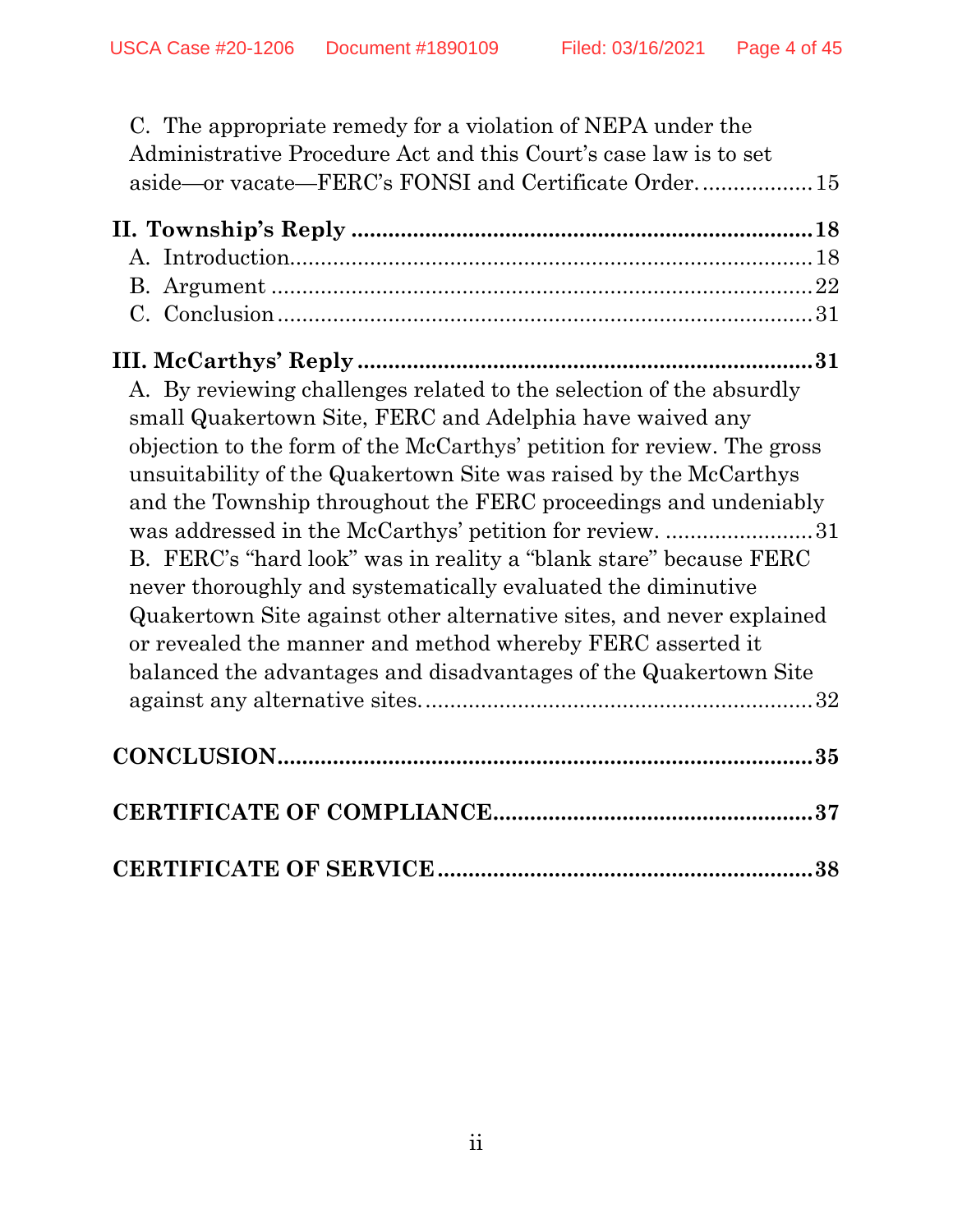# **TABLE OF AUTHORITIES**

# <span id="page-4-0"></span>**Cases**

| Allied-Signal, Inc. v. U.S. Nuclear Regulatory Comm'n,           |  |
|------------------------------------------------------------------|--|
|                                                                  |  |
| Birckhead v. F.E.R.C.,                                           |  |
|                                                                  |  |
| Columbia Basin Land Prot. Ass'n v. Schelsinger,                  |  |
|                                                                  |  |
| Gov't of Manitoba v. Bernhardt,                                  |  |
|                                                                  |  |
| Sierra Club v. F.E.R.C.,                                         |  |
|                                                                  |  |
| Standing Rock Sioux Tribe v. United States Army Corps of Eng'rs, |  |
|                                                                  |  |
| Twp. of Bordentown v. F.E.R.C.,                                  |  |
|                                                                  |  |
|                                                                  |  |

# **Statutes**

# **Other Authorities**

| Environmental Assessment Report, Adelphia Gateway, LLC, Accession  |
|--------------------------------------------------------------------|
| No. 20210209-3004, FERC Docket No. CP21-14-000 (Feb. 9, 2021)2     |
| Exec. Order No. 13,990, 86 Fed. Reg. 7037 (Jan. 20, 2021)  13      |
|                                                                    |
| Interagency Working Grp. on Social Cost of Greenhouse Gases, U.S.  |
| Gov't, Technical Support Document: Social Cost of Carbon, Methane, |
| & Nitrous Oxide Interim Estimates under Exec. Order 13990 (Feb.    |
| 2021), https://www.whitehouse.gov/wp-                              |
| content/uploads/2021/02/TechnicalSupportDocument_SocialCostofCar   |
|                                                                    |
| Notice of Request under Blanket Authorization, Accession No.       |
| 20201216-3080, FERC Docket No. CP21-14-000 (Dec. 16, 2020)33       |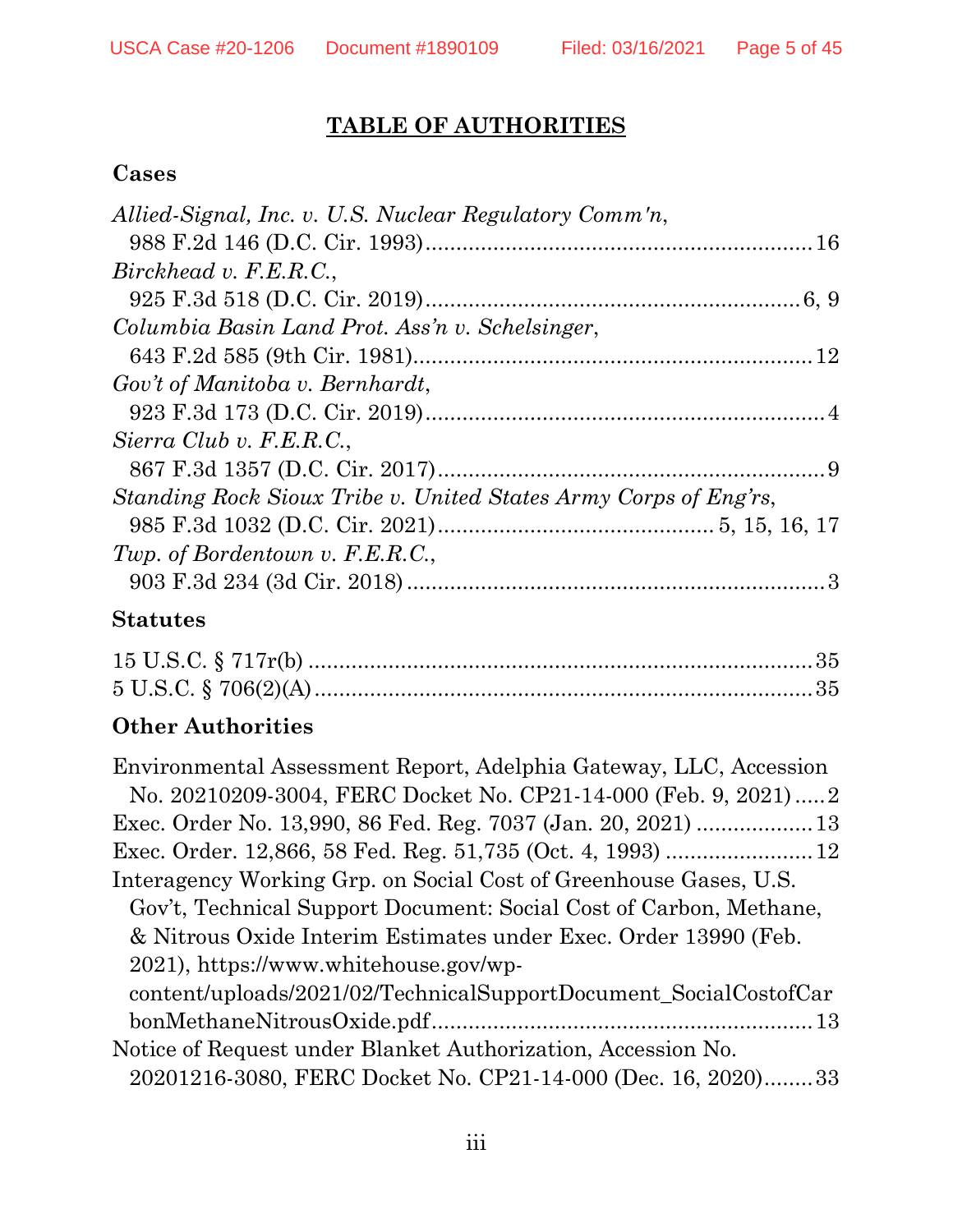| Prior Notice of Blanket Certificate Activity, Adelphia Gateway, LLC,           |  |
|--------------------------------------------------------------------------------|--|
| Accession No. 20201207-5201, FERC Docket No. CP21-14-000 (Dec. 7,              |  |
|                                                                                |  |
| Protest to Proposed Blanket Certificate Activity & Motion to Intervene,        |  |
| Adelphia Gateway, LLC, Accession No. 20210216-5327, FERC Docket                |  |
|                                                                                |  |
| Statement of Policy, Certification of New Interstate Natural Gas               |  |
| <i>Pipeline Facilities, 88 FERC</i> 1 61227 (1999), <i>clarified</i> 90 FERC 1 |  |
| 61128 (2000), further clarified 92 FERC 1 61094 (2000) (hereinafter,           |  |
|                                                                                |  |

# **Regulations**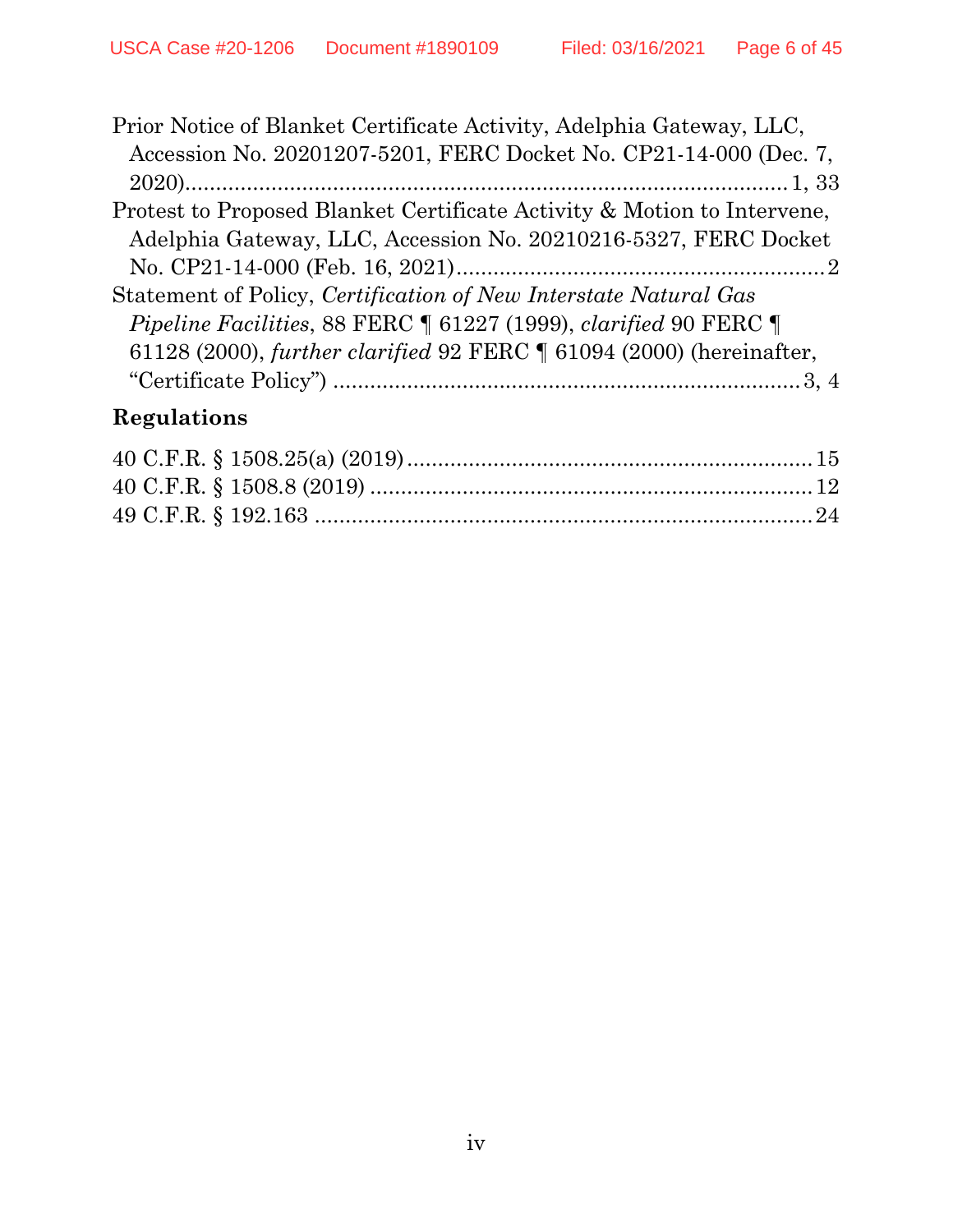# **GLOSSARY**

<span id="page-6-0"></span>

| Adelphia                          | Adelphia Gateway, LLC                                                                          |
|-----------------------------------|------------------------------------------------------------------------------------------------|
| Riverkeeper                       | Delaware Riverkeeper Network and<br>Maya van Rossum, the Delaware<br>Riverkeeper               |
| EA                                | <b>Environmental Assessment</b>                                                                |
| <b>EIS</b>                        | <b>Environmental Impact Statement</b>                                                          |
| <b>FEMA</b>                       | <b>Federal Emergency Management</b><br>Agency                                                  |
| <b>FERC</b>                       | <b>Federal Energy Regulatory</b><br>Commission                                                 |
| McCarthys                         | Sheila McCarthy and Daniel McCarthy                                                            |
| <b>NEPA</b>                       | National Environmental Policy Act                                                              |
| Pipeline Safety<br>Administration | Pipeline and Hazardous Materials<br>Safety Administration                                      |
| <b>Quakertown Site</b>            | Proposed Quakertown Compressor<br>Station Site, 1145 Rich Hill Road,<br>Quakertown, PA 18951   |
| Salford Alternative               | <b>Proposed Alternative Salford</b><br>Compressor Site, 55 Cressman Road,<br>Salford, PA 18969 |
| Township                          | West Rockhill Township                                                                         |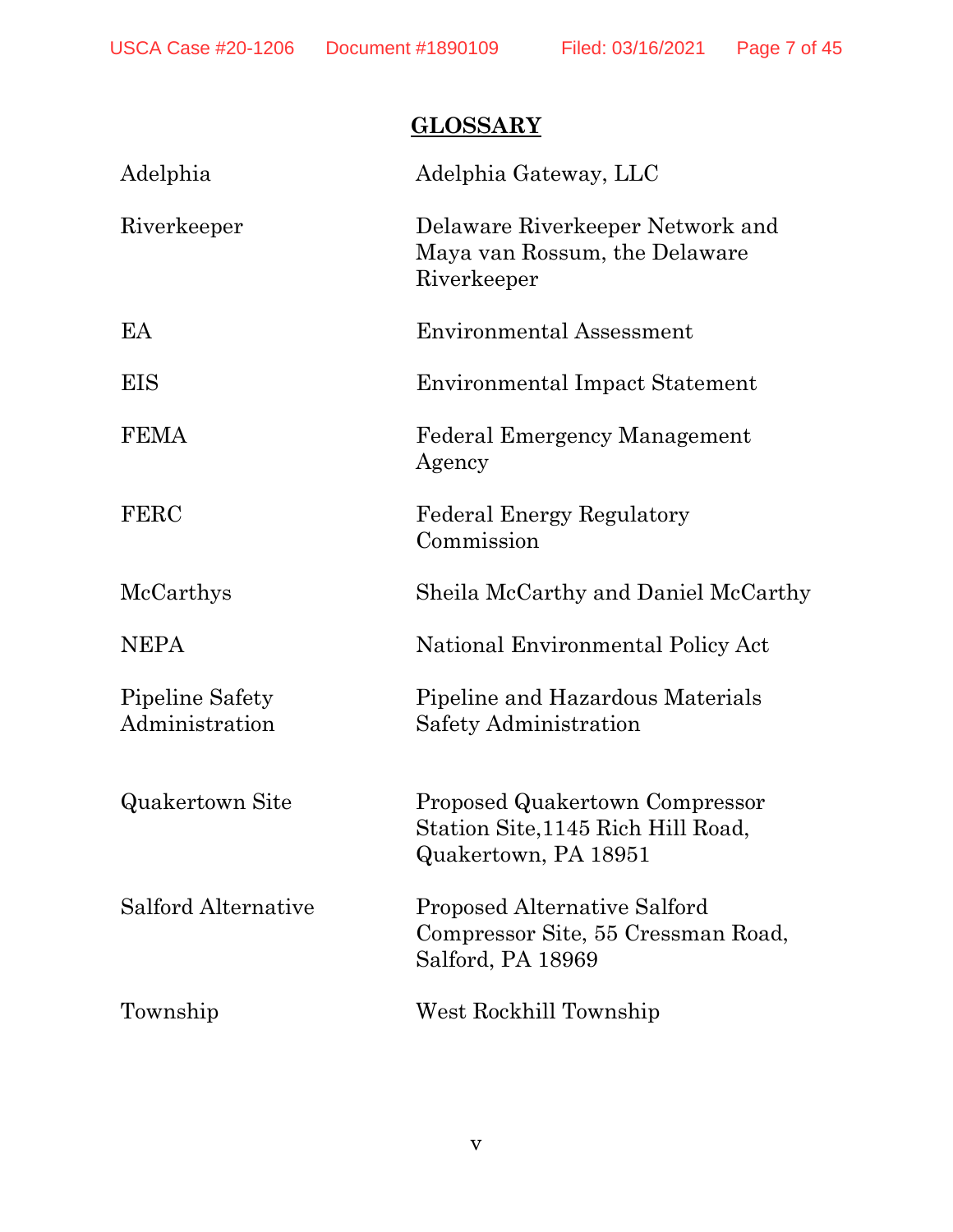#### **UPDATED STATEMENT OF THE CASE**

<span id="page-7-0"></span>Petitioners hereby refer to and reincorporate the Statement of the Case included in their Joint Opening Brief, adding the following information. On December 7, 2020, three days after Petitioners filed their Joint Opening Brief, Respondents Adelphia Gateway, LLC, filed a Prior Notice of Blanket Certificate Activity notifying FERC of its intent to "install and operate an electric motor-driven 3,000-horsepower compressor unit at its Marcus Hook Compressor Station in Delaware County, Pennsylvania." Prior Notice of Blanket Certificate Activity, Adelphia Gateway, LLC, Accession No. 20201207-5201, FERC Docket No. CP21-14-000 (Dec. 7, 2020).

This project is "designed to increase the discharge pressure and reduce the gas heat temperature level at the outlet of the Marcus Hook Compressor Station to provide firm service to a new shipper" and will increase the certificated capacity of the Project by 16,500 Dekatherms per day. FERC issued an Environmental Assessment Report on February 9, 2021, concluding that approval of the electric compressor station would not constitute a major federal action significantly affecting the quality of the human environment. *See* Environmental Assessment Report,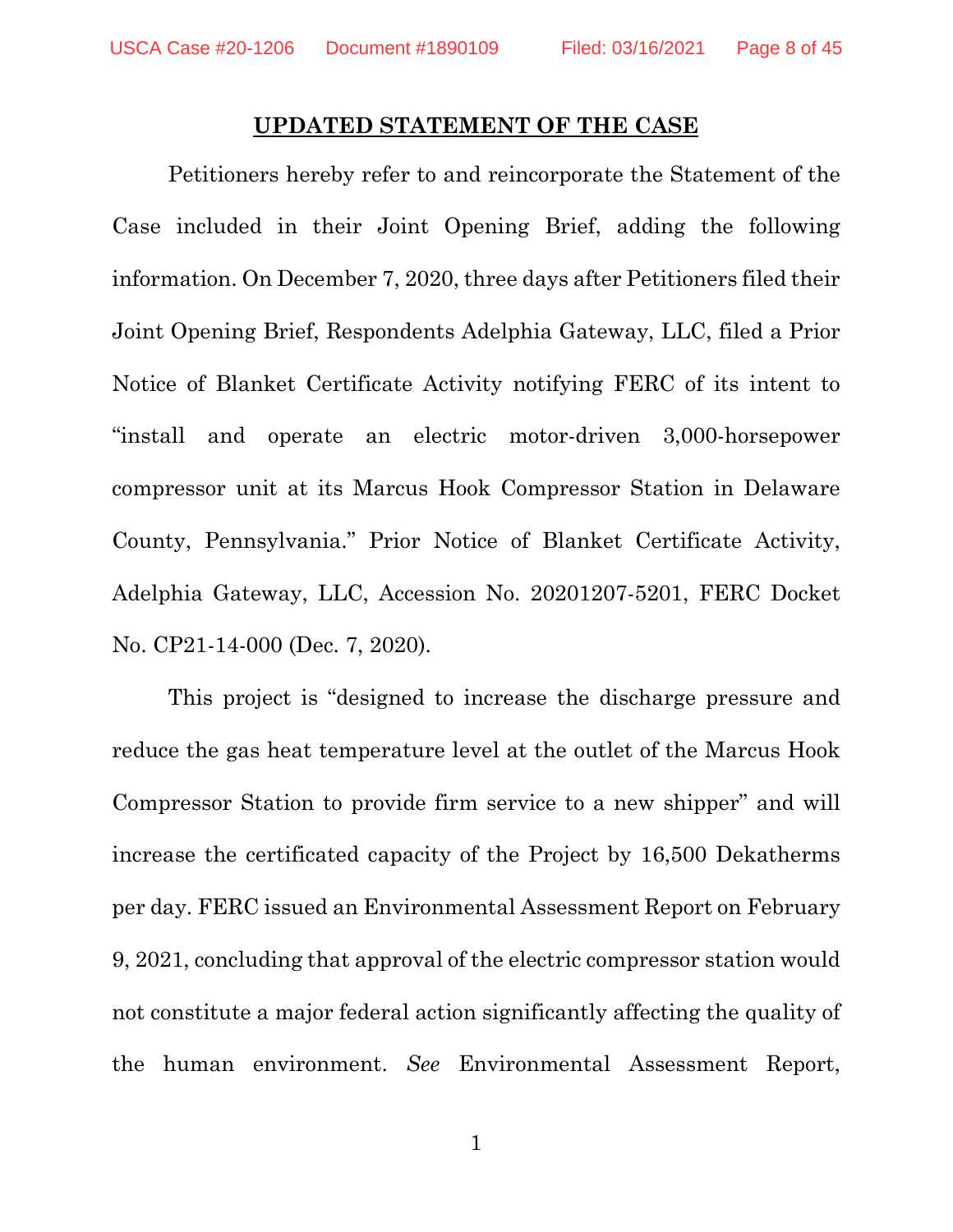Adelphia Gateway, LLC, Accession No. 20210209-3004, FERC Docket No. CP21-14-000 (Feb. 9, 2021).

Riverkeeper moved to intervene in that proceeding and protested, requesting that Adelphia's request be processed as a separate application under Section 7 of the Natural Gas Act. *See* Protest to Proposed Blanket Certificate Activity & Motion to Intervene, Adelphia Gateway, LLC, Accession No. 20210216-5327, FERC Docket No. CP21-14-000 (Feb. 16, 2021).

#### **ARGUMENT**

#### <span id="page-8-1"></span><span id="page-8-0"></span>**I. Riverkeeper's Reply**

<span id="page-8-2"></span>A. FERC's Natural Gas Act analysis was flawed because it relied on a distorted evaluation of the Project's public benefits and failed to accurately account for the Project's full array of adverse environmental effects.

Contrary to Respondents' assertions, Petitioners do not challenge the notion that precedent agreements are valid evidence of demand, but rather challenge FERC's unquestioning acceptance of precedent agreements and treatment of those agreements as determinative without considering the other factors the Certificate Policy was crafted to include, where the record contains information bearing on those additional factors. Petitioners further object to FERC's treatment of market need as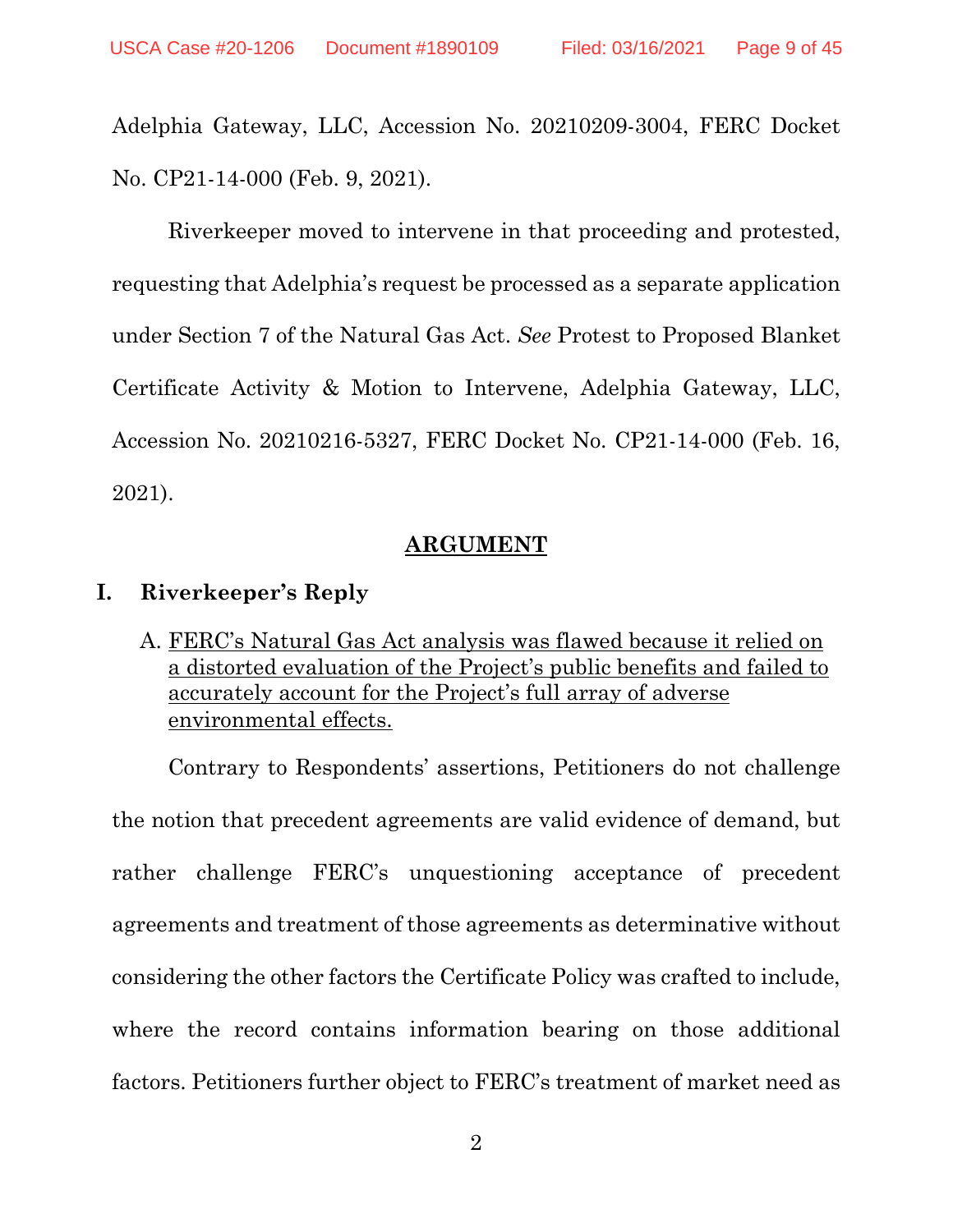an overwhelming public benefit that dwarfs all adverse effects of the Project, thus elevating a pipeline company's "business decision" to a federal edict. *See Twp. of Bordentown v. F.E.R.C.*, 903 F.3d 234, 262 (3d Cir. 2018) ("A contract for a pipeline's capacity is a useful indicator of need because it reflects a 'business decision' that such a need exists."). FERC's analysis of the Project conflates market need with public need. This court need only read the discussion of public benefit on pages 25 to 26 of FERC's Certificate Policy to understand why total reliance on precedent agreements falls far short of the public-interest-focused inquiry originally envisioned in 1999. *See* Statement of Policy, *Certification of New Interstate Natural Gas Pipeline Facilities*, 88 FERC ¶ 61227, at 25–26 (1999), *clarified* 90 FERC ¶ 61128 (2000), *further clarified* 92 FERC ¶ 61094 (2000) (hereinafter, "Certificate Policy").

Furthermore, FERC's explanation that it performs the balancing test and decides whether a pipeline is required by the public convenience and necessity *before* engaging in a NEPA review should be reason enough to vacate and remand the Certificate Order. *See* FERC Br. at 29. FERC essentially admits that the substantive decision under the Natural Gas Act is made before it takes a "hard look" at the environmental effects of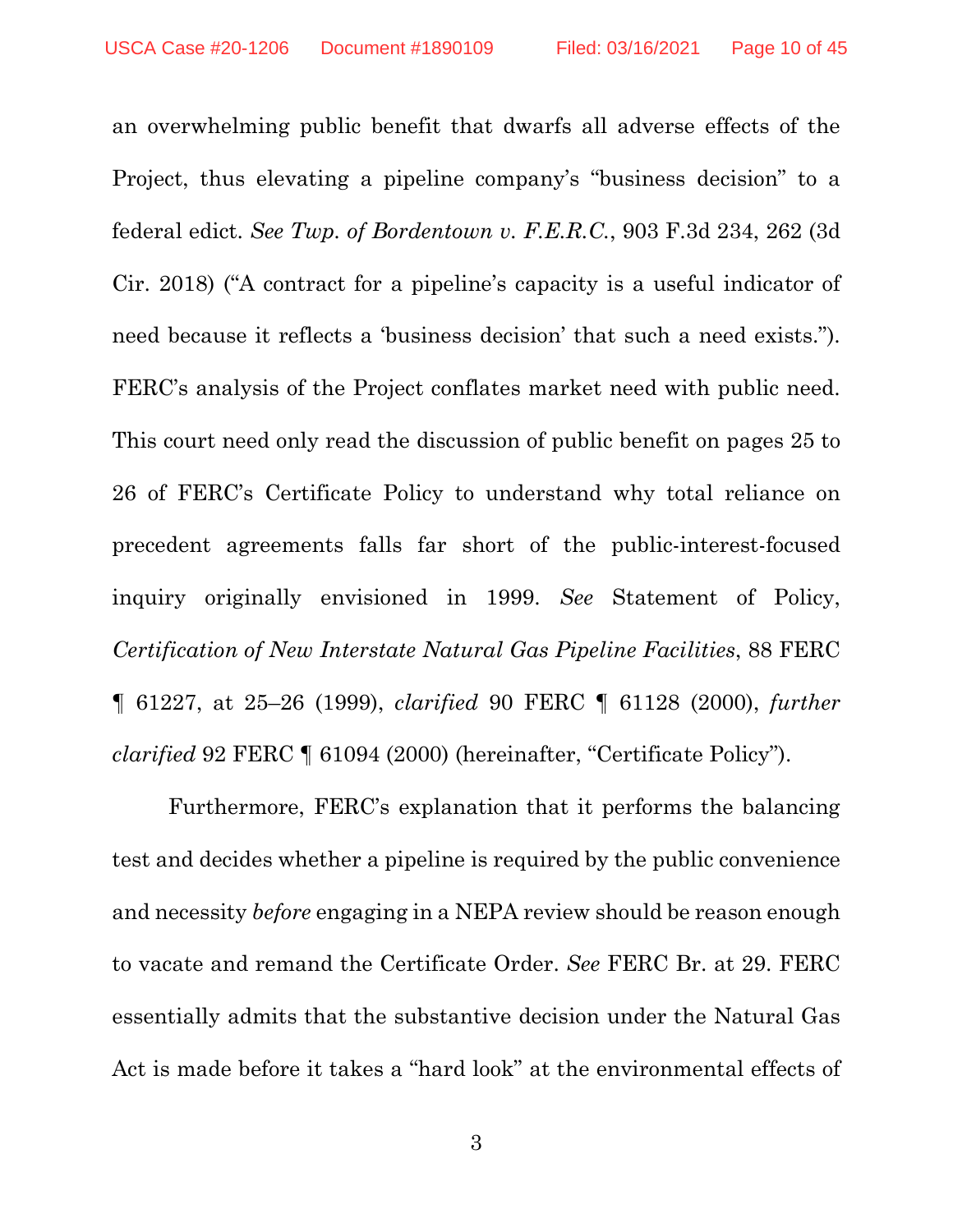a project as required by NEPA. *See Gov't of Manitoba v. Bernhardt*, 923 F.3d 173, 176 (D.C. Cir. 2019) (quoting *Gov't of Province of Manitoba v. Zinke*, 849 F.3d 1111, 1115 (D.C. Cir. 2017)). FERC alleges that its environmental review merely "affirms" the conclusion of its balancing test. *See* FERC Br. at 29–30.

This runs counter to FERC's own Certificate Policy, which expressly provides for the consideration of environmental effects in reaching the ultimate determination that a project is required by the public convenience and necessity by stating that "[t]he balancing of interests and benefits that will precede the environmental analysis will largely focus on economic interests such as the property rights of landowners. The other interests of landowners and the surrounding community, such as noise reduction or esthetic concerns *will continue to be taken into account in the environmental analysis*." Certificate Policy at 27. In its February 9, 2000 order clarifying its policy, FERC responded to the concerns of stakeholders that the NEPA process would not occur until after the balancing test had already taken place. *See* Certificate Policy, *clarified*, at 18–19. At that time, FERC emphasized that environmental and economic review of a project would proceed concurrently. *See id.*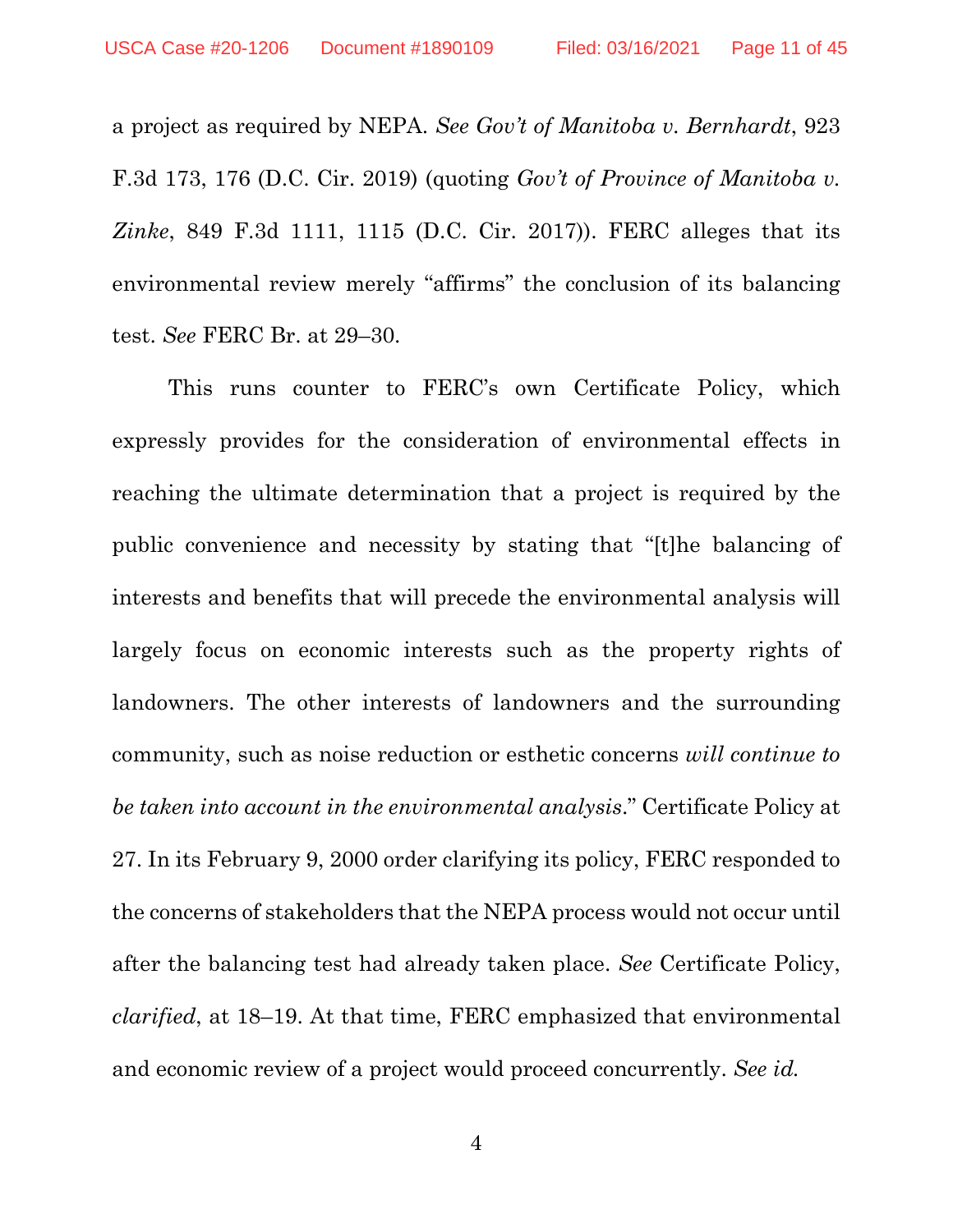Accordingly, because FERC's NEPA analysis was deficient, its conclusion that the adverse effects of the Project were outweighed by its public benefits is arbitrary and capricious. This Court has recently recognized that "[p]art of the harm NEPA attempts to prevent in requiring an EIS is that, without one, there may be little if any information about *prospective* environmental harms and potential mitigating measures." *Standing Rock Sioux Tribe v. United States Army Corps of Eng'rs*, 985 F.3d 1032, 1052 (D.C. Cir. 2021) (alteration in original) (quoting *Oglala Sioux Tribe v. U.S. Nuclear Regulatory Comm'n*, 896 F.3d 520, 536 (D.C. Cir. 2018)). Thus, "where an EIS was required but not prepared, courts should harbor substantial doubt that 'the agency chose correctly' regarding the *substantive* action at issue . . . ." *Id.* (quoting *Oglala Sioux Tribe*, 896 F.3d at 538). That is especially true here, where FERC's Certificate Policy explicitly requires it to consider environmental effects in its balancing of public benefits and adverse effects.

### <span id="page-11-0"></span>B. FERC's failure to acknowledge the full scope of the Project's effects resulted in an erroneous Finding of No Significant Impact.

FERC's preparation of an EA and its conclusion that the Project would have no significant impact is based on a failure to consider all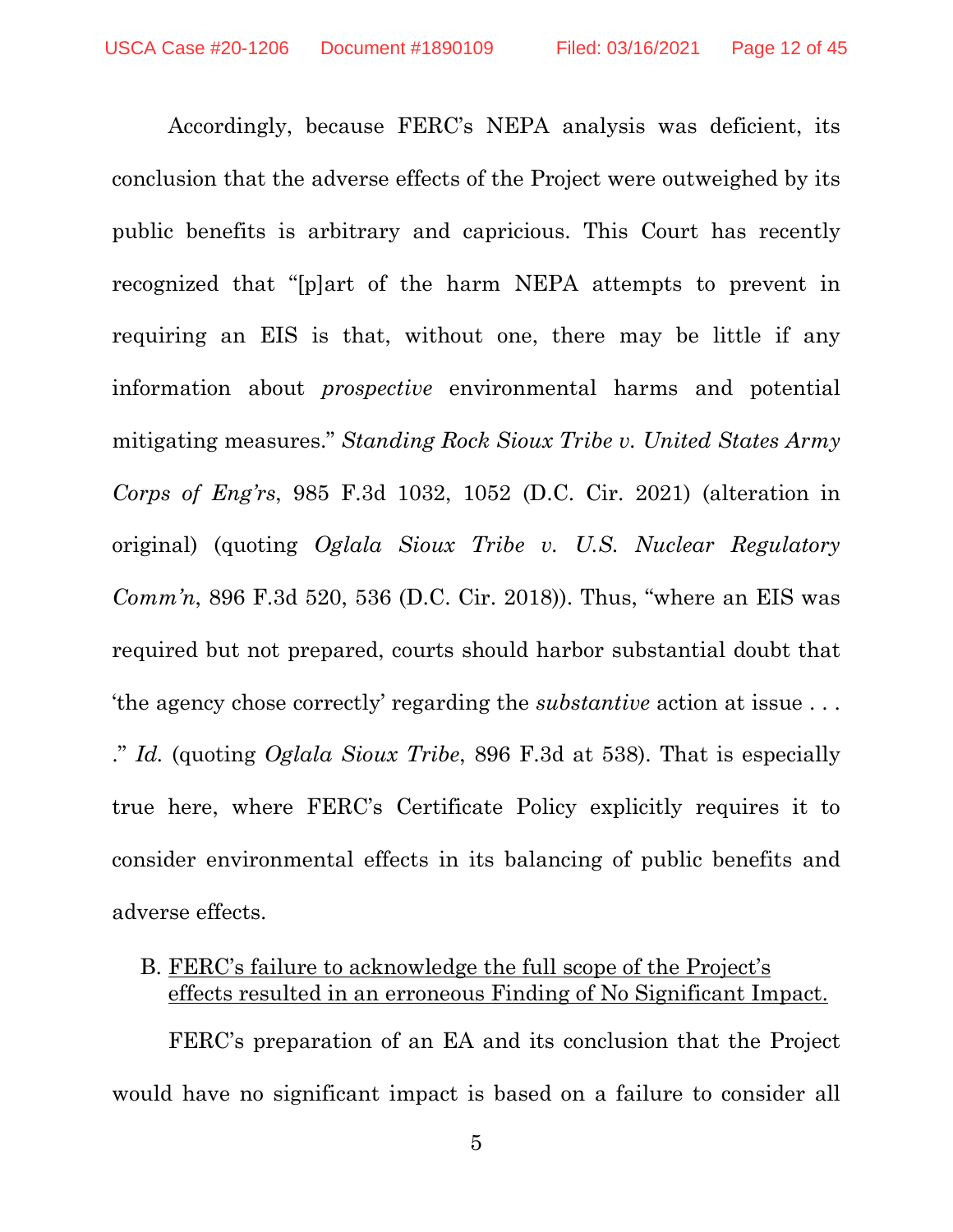direct, indirect, and cumulative impacts in answering the "prefatory inquiry" into whether the Project is a major Federal action. *See* FERC Br. at 34.

## <span id="page-12-0"></span>*1. Respondents' reliance on Birckhead v. FERC, 925 F.3d 518 (D.C. Cir. 2019) to claim that FERC need not consider upstream effects of the Project is misplaced.*

Respondents rely on *Birckhead v. F.E.R.C.*, 925 F.3d 518 (D.C. Cir. 2019), for the proposition that if the specific source of gas is unknown, then increased production of natural gas is not reasonably foreseeable and FERC is absolved of NEPA's requirement to consider upstream production as an indirect effect of increased pipeline capacity. *See* FERC Br. at 37–39; Adelphia Br. at 12–16. In *Birckhead*, however, this Court reached the conclusion that it was "left with no basis for concluding that [FERC] acted arbitrarily or capriciously or otherwise violated NEPA in declining to consider the environmental impacts of upstream gas production" because petitioners in that case failed to claim that FERC was required to seek additional information about induced natural gas production. *See Birckhead*, 925 F.3d at 518.

Here, however, Riverkeeper explicitly argued that "FERC arbitrarily limits the scope of its review by failing to require the

6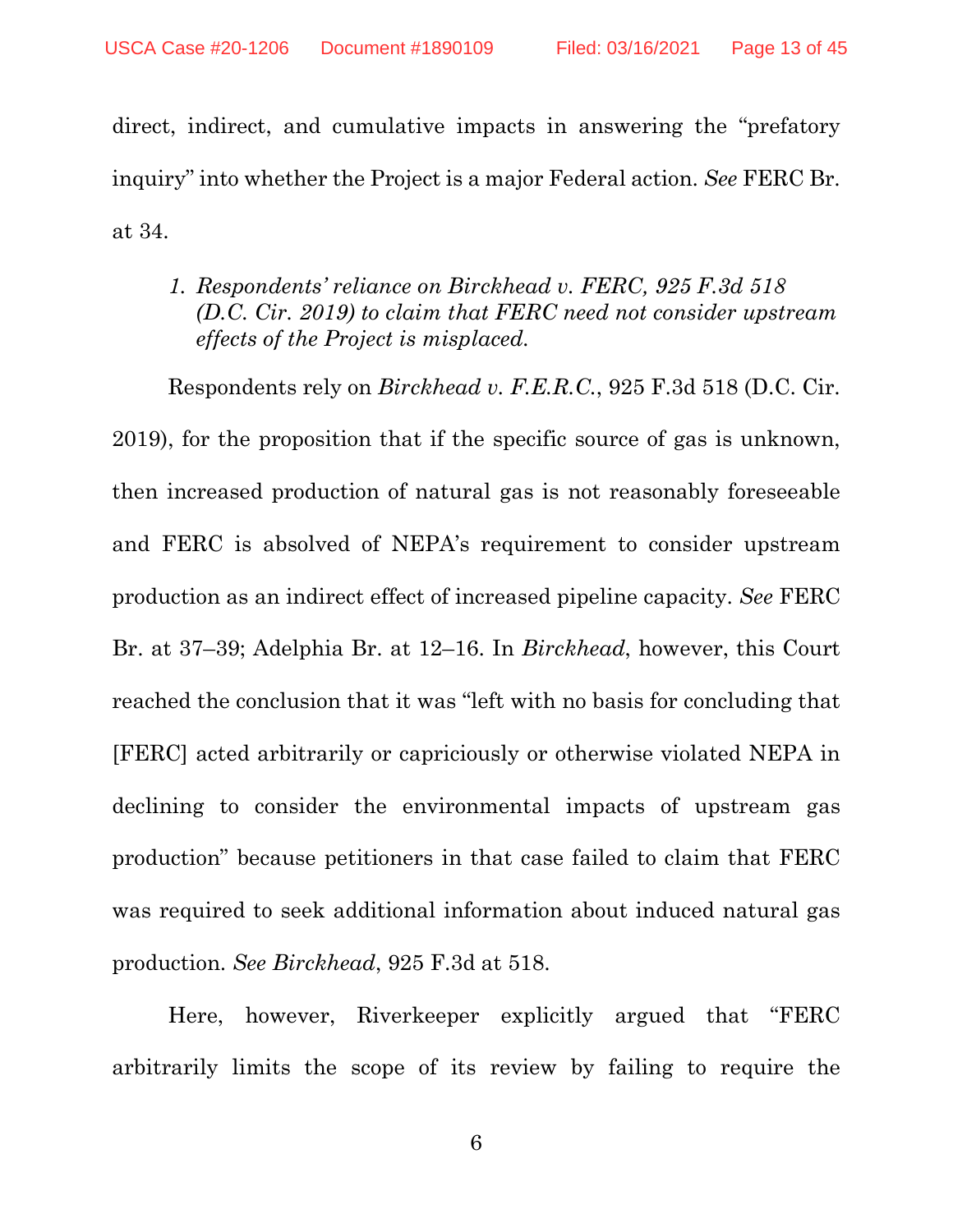disclosure of the readily available, and reasonable and attainable, analyses, projections and assumptions that would inform the agency of the scope and extent of the foreseeable induced natural gas production . . . ." R830 at 20; *see also* R937 at 79, and that if the record is incomplete as to this reasonably foreseeable effect, NEPA regulations instruct FERC how to address missing information. *See* Pet'rs' Br. at 24–25.[1](#page-13-1) Accordingly, this case is distinguishable from *Birckhead* in that the issue of whether FERC sought adequate information to inform its conclusion that upstream production was not "reasonably foreseeable" is squarely before this Court.

## <span id="page-13-0"></span>*2. Respondents' arguments regarding downstream greenhouse gas impacts of the Project is based on an artificially constrained interpretation of FERC's ability to estimate the end use of natural gas to be delivered.*

Respondents again rely on *Birckhead* to argue that downstream emissions are only reasonably foreseeable if the destination and end-use of the gas transported by a pipeline project are known and, to obtain that

 $\overline{a}$ 

<span id="page-13-1"></span><sup>&</sup>lt;sup>1</sup> The table provided by Riverkeeper in its February 5, 2019 comment depicts the active, proposed and reported natural gas wells in Pennsylvania—an example of a data source that FERC should use in determining how certification of the Project affects upstream natural gas production. R830 at Att. 2.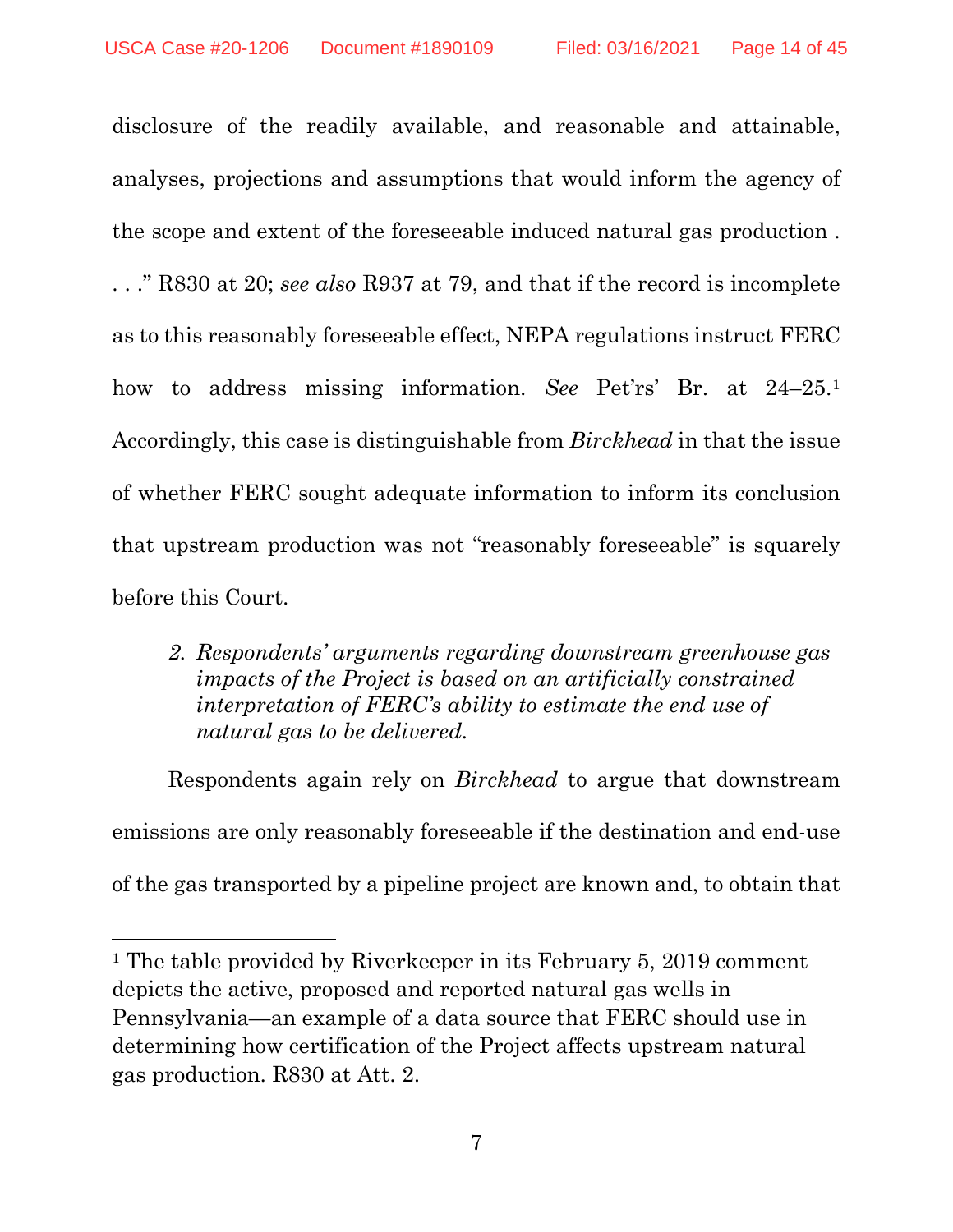knowledge, FERC is merely required to ask the applicant whether it can identify any specific end users. If the applicant cannot, then FERC need not concern itself with downstream greenhouse gas emissions. Respondents are incorrect on both points.

FERC fails to address Riverkeeper's argument that downstream greenhouse gas emissions could be estimated based on information provided in Adelphia's application, as well as data showing that the vast majority of all natural gas consumed in the United States is combusted. *See* Br. at 29–30. FERC ignores this straightforward means of measuring greenhouse gases, instead refuting an argument not raised by Riverkeeper—that emissions from downstream gas combustion are categorically reasonably foreseeable in every case. *See* FERC Br. at 41. This Court has already rejected that argument in *Birckhead*, and Riverkeeper does not seek to revive it.

To the contrary, all pipeline projects must be analyzed on a caseby-case basis—for example, where a project would deliver natural gas as feedstock for the manufacture of chemical products, that gas would not be combusted and it would be inappropriate for FERC to analyze the downstream impacts of that project as greenhouse gas emissions

8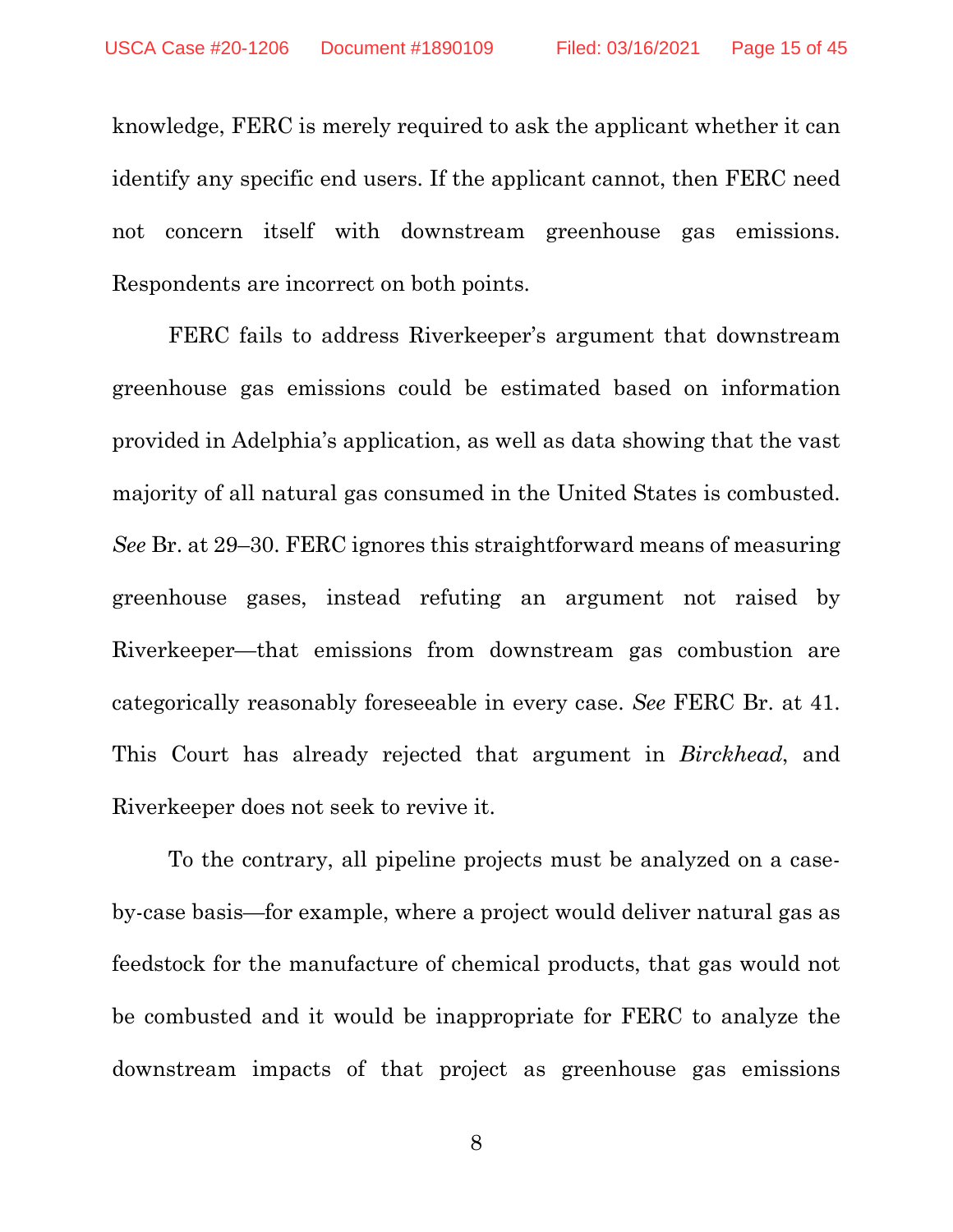resulting from combustion. *See Birckhead*, 925 F.3d at 519. But, as here, where natural gas "would be transported to the downstream interstate natural gas pipeline grid" and "there are *no specifically identified* end users or customers," it is reasonably foreseeable that a certain percentage will be combusted based on industry statistics. *See* R932 (Glick, Comm'r, dissenting at P 7) (emphasis added).

Thus, while the identification of specific end users of natural gas transported by a pipeline project will certainly allow for a more accurate estimation of downstream greenhouse gas emissions—by either eliminating a certain volume of gas from consideration due to a noncombustion use or by definitively recognizing that a certain volume of gas will be combusted—the lack of such information does not prevent FERC from using other information to estimate the reasonably foreseeable amount of natural gas that will be combusted. *See Sierra Club v. F.E.R.C.*, 867 F.3d 1357, 1374 (D.C. Cir. 2017) ("NEPA analysis necessarily involves some 'reasonable forecasting,' and . . . agencies may sometimes need to make educated assumptions about an uncertain future.").

9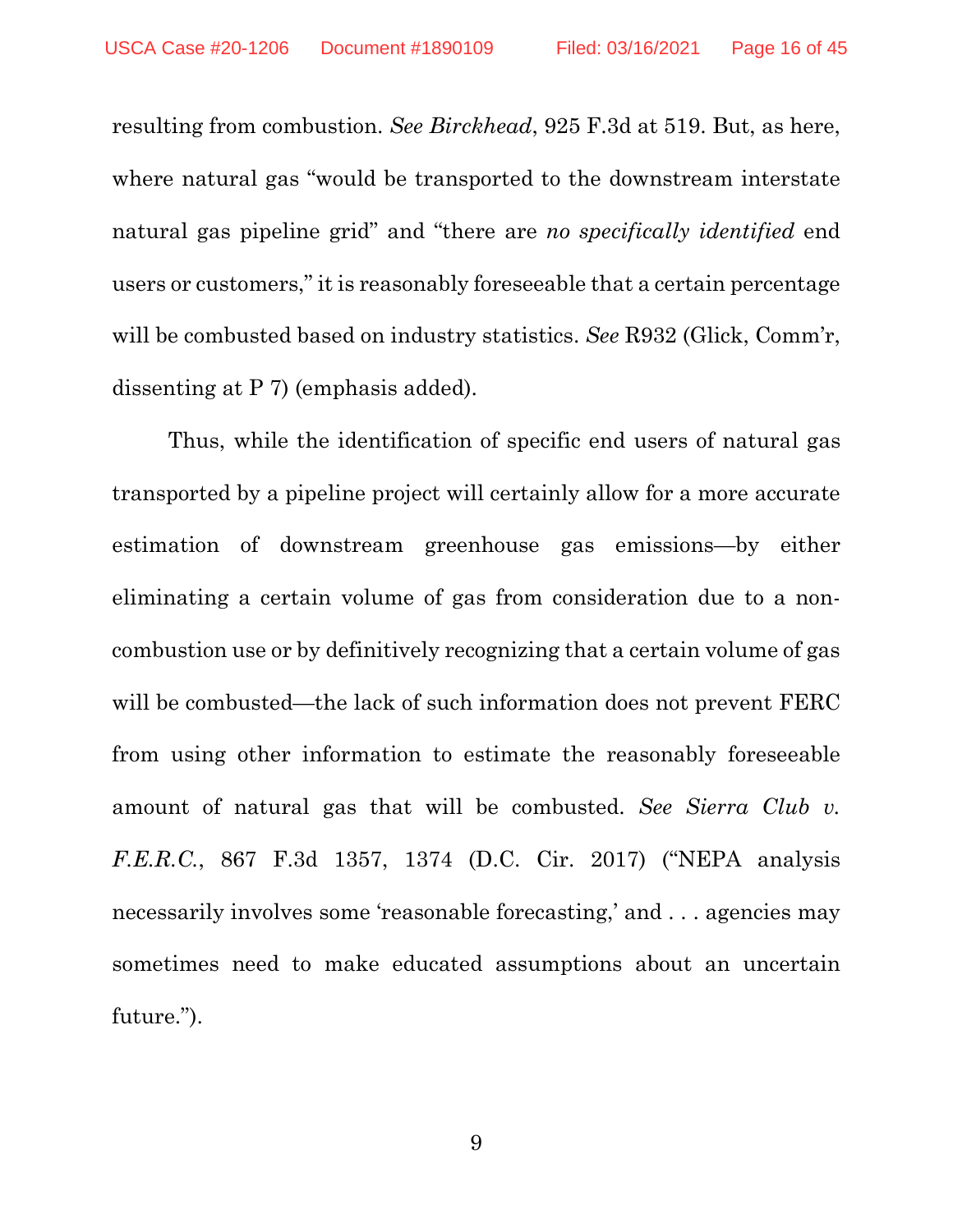On remand, this Court should instruct FERC to reasonably estimate the amount of natural gas delivered by the Project that will be combusted, including the new information provided by Adelphia regarding its new agreement with South Jersey Gas Company. *See*  Adelphia Gateway, LLC Response to February 18 Data Request, Accession No. 20210226-5383, FERC Docket No. CP21-14-000 (Feb. 26, 2021).

<span id="page-16-0"></span>*3. FERC's reasons for not utilizing the Social Cost of Carbon as a means of evaluating the significance of greenhouse gas emissions are arbitrary and capricious in light of the flexible framework that NEPA provides for evaluating an action's effects on the human environment.*

FERC's response brief argues that it had no reliable means of measuring the greenhouse gas emissions' incremental contribution to global climate change—sidestepping Riverkeeper's broader argument that FERC was required to measure the *significance* of the Project's greenhouse gas emissions. *See* FERC Br. at 48. Adelphia responds that FERC did measure the significance of greenhouse gas emissions, but then backtracks, arguing that FERC only needed to *discuss* significance. *See* Adelphia Br. at 26–27.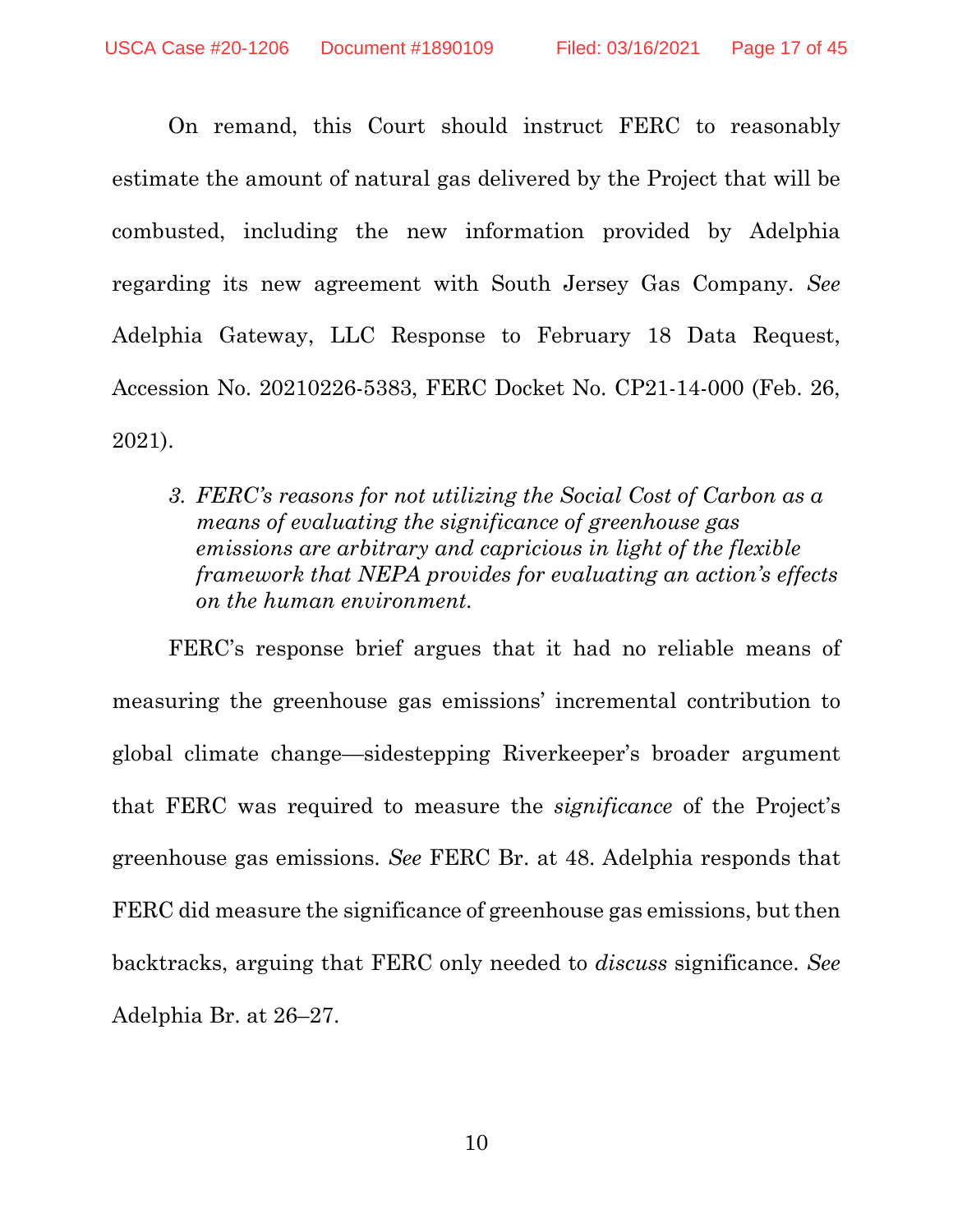Riverkeeper does not argue that the only means of measuring climate change impacts is by monetizing them, however, the Social Cost of Carbon is currently one of the best tools to measure those impacts on the human environment, which is what NEPA requires. Contrary to Adelphia's assertion, a mere comparison of the Project's greenhouse gas emissions to total greenhouse gas emissions in the nation or Pennsylvania, combined with a discussion of climate change generally, fails to address the significance of FERC's decision in the face of this existential threat.

Adelphia complains that Riverkeeper is "attempting to transform a FERC certificate proceeding involving comparatively modest infrastructure authorizations . . . into a referendum on global climate change." Adelphia Br. at 27. While Riverkeeper wishes it weren't so, the severity and imminence of climate change's threat to the human environment, the government's lack of motivation, and industry's profitinduced inertia has ratcheted up the significance of each decision to allow an increase in greenhouse gas emissions.

Riverkeeper does *not* argue that a cost-benefit analysis is required—only that FERC must recognize the *cost of the environmental* 

11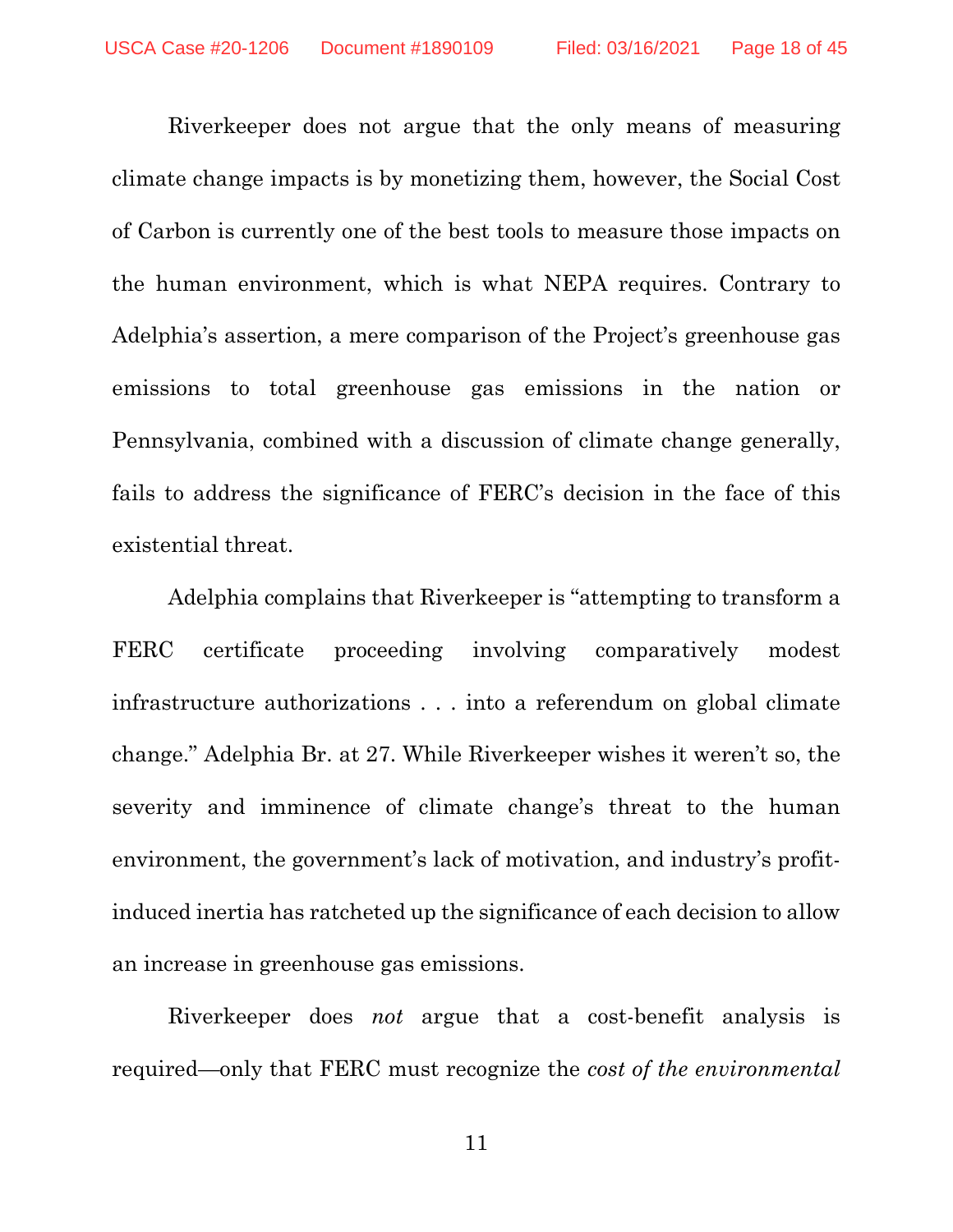*impact* as an economic effect of the Project. Pet'rs' Br. at 35–36; *see also*  40 C.F.R. § 1508.8 (2019) *and Columbia Basin Land Prot. Ass'n v. Schelsinger*, 643 F.2d 585, 594 (9th Cir. 1981). Although acknowledgement of this economic cost must factor into FERC's balancing analysis under its Certificate Policy, *see supra* at 4, this does not transform the NEPA document into a regulatory cost-benefit analysis. *Cf.* Exec. Order. 12,866, 58 Fed. Reg. 51,735 (Oct. 4, 1993).

Adelphia's desire for a business-as-usual approach further emphasizes why the Social Cost of Carbon is a useful measure of the impacts of greenhouse gas emissions. The report provided to FERC by Riverkeeper calculated that, at the very least, economic losses from the additional greenhouse gas emissions of the Project over its lifetime would total approximately \$309 million, and at the very most, \$39.5 billion. R830, Att. 1 at 7.[2](#page-18-0) Numbers such as these put into perspective the true significance of FERC's choice to increase greenhouse gas emissions.

As President Biden recently recognized in Executive Order 13990, "[i]t is essential that agencies capture the full costs of greenhouse gas

l

<span id="page-18-0"></span><sup>2</sup> The analysis provided by Riverkeeper included calculations under two separate guidance documents, with differing discount rates. R830, Att. 1 at 7.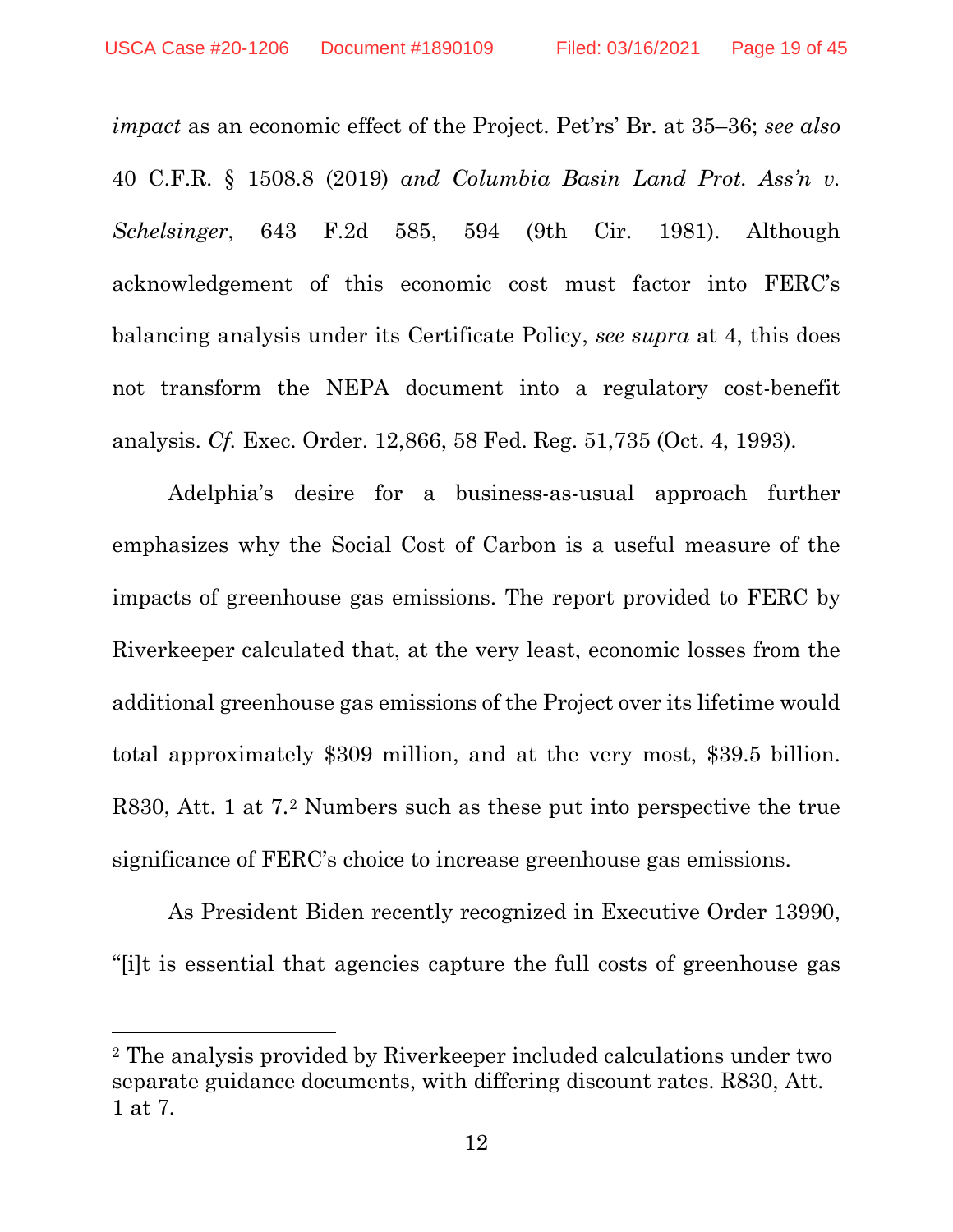emissions as accurately as possible, including by taking global damages into account. Doing so facilitates sound decision-making, recognizes the breadth of climate impacts, and supports the international leadership of the United States on climate issues." Exec. Order No. 13,990, 86 Fed. Reg. 7037 (Jan. 20, 2021). Accordingly, on February 26, 2021, the Interagency Working Group on Social Cost of Greenhouse Gases released interim estimates for the social cost of carbon, methane, and nitrous oxide. *See* Interagency Working Grp. on Social Cost of Greenhouse Gases, U.S. Gov't, Technical Support Document: Social Cost of Carbon, Methane, & Nitrous Oxide Interim Estimates under Exec. Order 13990 (Feb. 2021), [https://www.whitehouse.gov/wp](https://www.whitehouse.gov/wp-content/uploads/2021/02/TechnicalSupportDocument_SocialCostofCarbonMethaneNitrousOxide.pdf)[content/uploads/2021/02/TechnicalSupportDocument\\_SocialCostofCarbo](https://www.whitehouse.gov/wp-content/uploads/2021/02/TechnicalSupportDocument_SocialCostofCarbonMethaneNitrousOxide.pdf) [nMethaneNitrousOxide.pdf.](https://www.whitehouse.gov/wp-content/uploads/2021/02/TechnicalSupportDocument_SocialCostofCarbonMethaneNitrousOxide.pdf) On remand, FERC should consider this interim guidance in calculating the social cost of the Project's greenhouse gas emissions.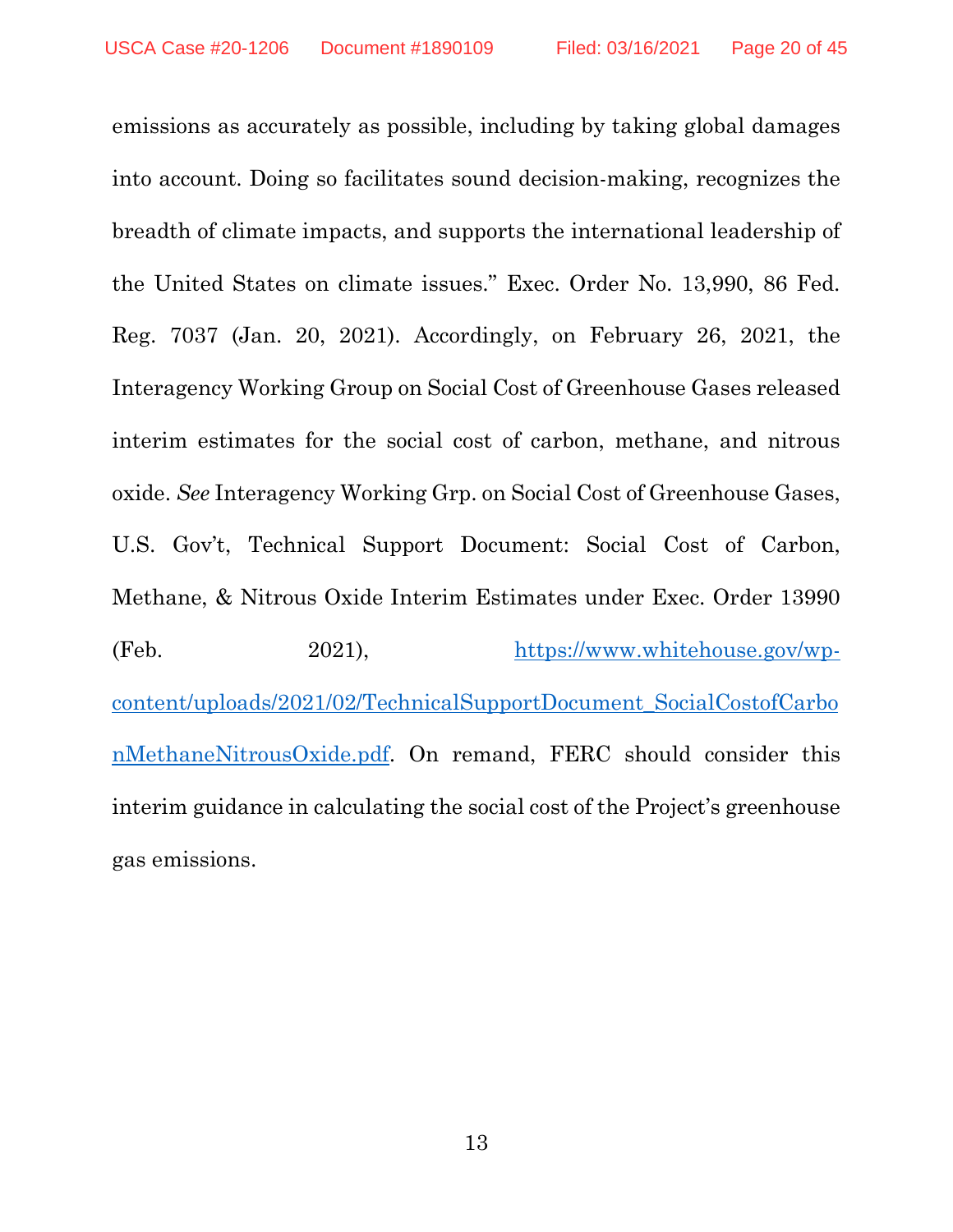<span id="page-20-0"></span>*4. Although the record supports a finding that the Project and the PennEast Pipeline meet the regulatory definition of "connected actions," this Court could also find that the projects are cumulative and/or similar actions—all three types of actions are required to be considered together in a single EIS.*

As Riverkeeper highlighted in its request for rehearing, FERC received Adelphia's application shortly before reaching its decision on the PennEast pipeline, and that it did not evaluate the projects together because to do so would have delayed approval of the PennEast pipeline a project that has not been built to this date. R937 at 28. Similarly, FERC received PennEast's application to amend its certificate during the rehearing process for Adelphia, but did not factor the new interconnection into its analysis.

In FERC's eyes, these projects are like ships passing in the night, rather than physically connected pipelines with shared ownership interests coming on line at nearly the same time. Riverkeeper believes there is sufficient information before FERC for it to determine that the projects are "connected actions," but even if they fall short of that definition, they are cumulative actions which have "cumulatively significant impacts and should therefore be discussed in the same impact statement," and/or similar actions, which include not only proposals, but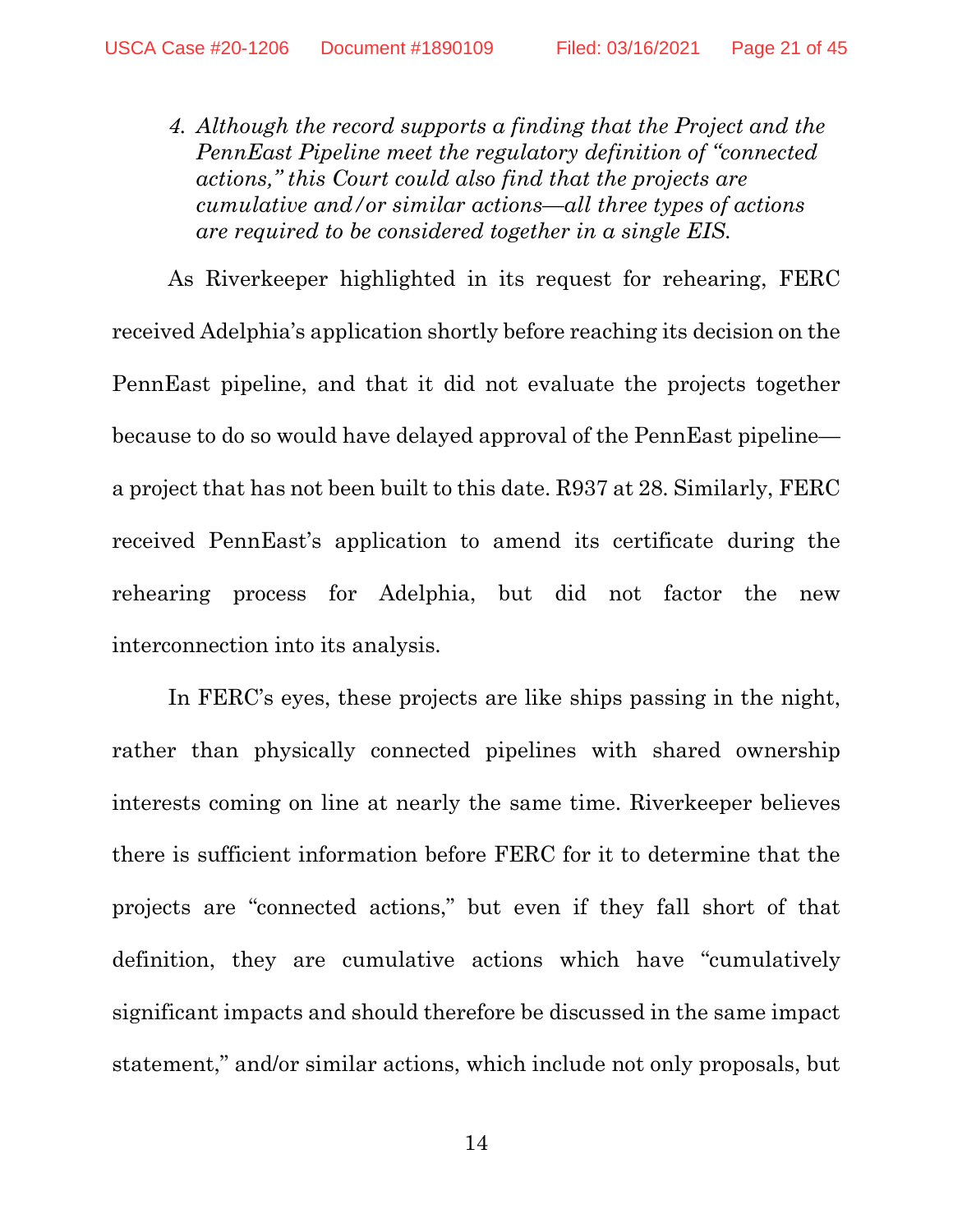also "reasonably foreseeable" actions that "have similarities that provide a basis for evaluating their environmental consequences together, such as *common timing or geography*." 40 C.F.R. § 1508.25(a) (2019). While there was enough information before FERC during rehearing to decide that the projects should be considered together in a single NEPA analysis, at the very least, they should be considered together on remand from this Court.

<span id="page-21-0"></span>C. The appropriate remedy for a violation of NEPA under the Administrative Procedure Act and this Court's case law is to set aside—or vacate—FERC's FONSI and Certificate Order.

Respondent-Intervenor Adelphia asks this Court to deny vacatur, if it decides to remand the decision to FERC. This Court recently reaffirmed that "[t]he ordinary practice . . . is to vacate unlawful agency action" including agency actions taken in violation of NEPA. *Standing Rock Sioux Tribe*, 985 F.3d at 1050–51 (quoting *United Steel v. Mine Safety & Health Admin.*, 925 F.3d 1279, 1987 (D.C. Cir. 2019)). While vacatur is the presumptive remedy, a court may choose to exercise its discretion to "leave agency action in place while the decision is remanded for further explanation." *Id.* at 1051 (citing *Advocates for Hwy & Auto*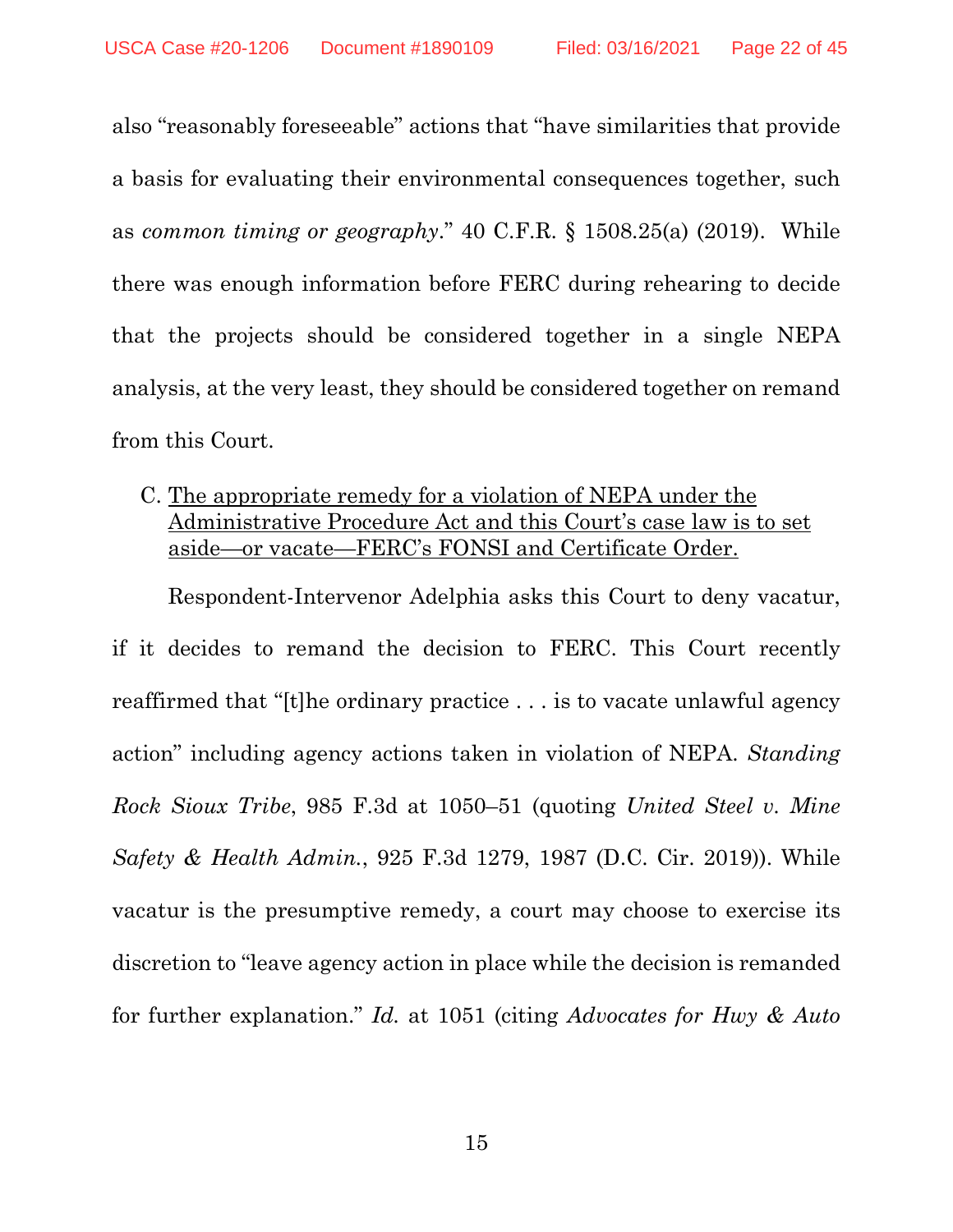*Safety v. Fed. Motor Carrier Safety Admin.*, 429 F.3d 1136, 1151 (D.C. Cir. 2005)).

The factors governing the courts discretion are set out in *Allied-Signal, Inc. v. United States Nuclear Regulatory Commission*: (1) "the seriousness of the order's deficiencies (and thus the extent of doubt whether the agency chose correctly)" and (2) "the disruptive consequences of an interim change that may itself be changed." 988 F.2d 146, 150–51 (D.C. Cir. 1993) (quoting *International Union, UMW v. FMSHA*, 920 F.2d 960, 966–67 (D.C. Cir. 1990)).

Adelphia argues that the relief of vacatur sought by Petitioners is inappropriate in this case because: (1) FERC will likely be able to remedy its procedurally deficient analysis on remand while still reaching the same substantive outcome; and (2) vacatur would be severely disruptive to Adelphia. Adelphia Br. at 47–49. Petitioners disagree on both counts.

First, the discrepancies in FERC's NEPA and NGA analysis are serious enough that FERC may well have reached a different conclusion had it complied with the law. On remand, "the question is whether the [agency] is likely to justify its issuance of a FONSI and refusal to prepare an EIS." *Standing Rock*, 985 F.3d at 1051–52. A ruling from this Court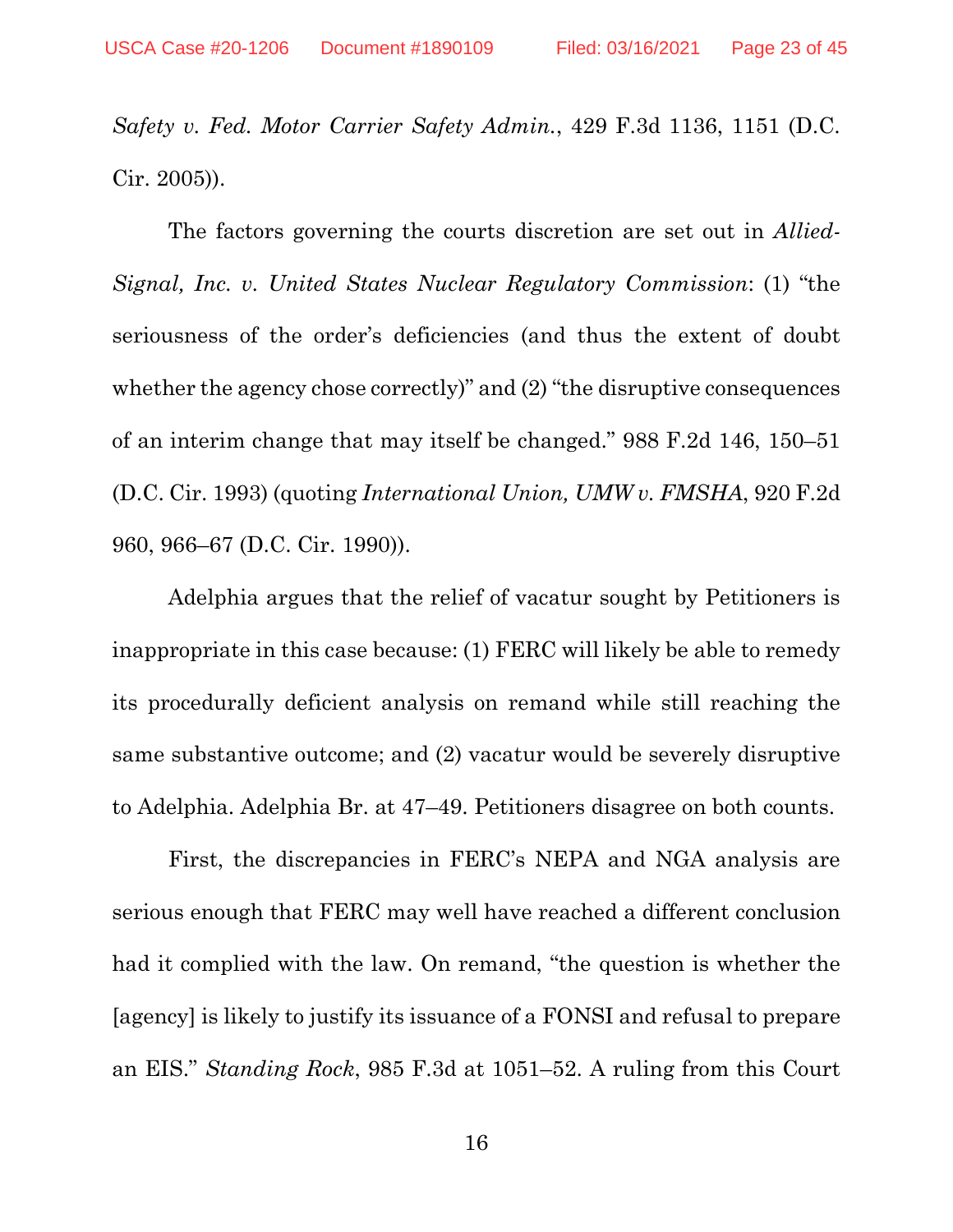that FERC's FONSI was in error and that it was required to prepare an EIS completely eliminates the possibility that FERC would issue another FONSI. Furthermore, it is quite possible that FERC could conclude, given the magnitude of the Project's adverse environmental effects, that the Natural Gas Act's balancing test tipped in favor of denying a certificate under Section 7. Even if this Court remands for FERC to reanalyze the direct, indirect, and cumulative effects of the Project without requiring an EIS, and even if FERC concludes that the Project should still be certificated on remand, it may also realize that the Quakertown Site was inappropriate, and that the Salford Alternative is where Adelphia should construct its compressor station. This Court should not "subvert NEPA's purpose by giving substantial ammunition to agencies seeking to build first and conduct comprehensive reviews later," and should vacate FERC's findings here. *Id.* at 1052.

Second, vacatur would not have severe disruptive consequences because it would merely preserve the status quo pending reconsideration of Adelphia's application. Adelphia argues that most of its pipeline is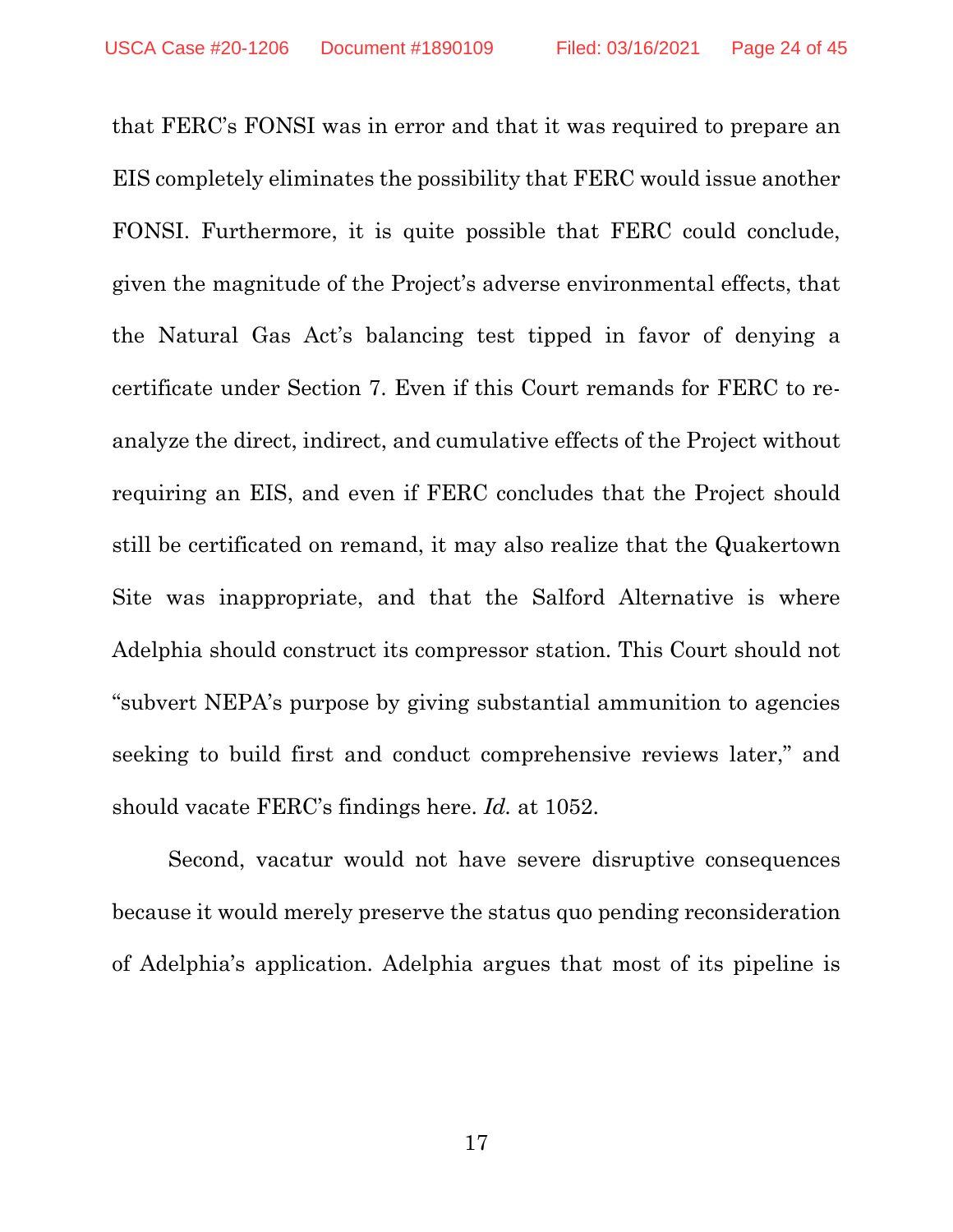already in service,[3](#page-24-2) but this was true even before it applied for a Section 7 certificate from FERC, and presumably would remain true pending reconsideration of that application. Unlike the pipeline at issue in *Standing Rock Sioux Tribe*, Petitioners are not requesting a complete shut down of an operating pipeline, they are only seeking the vacatur of a certificate authorizing additional construction and substantial changes to Adelphia's pipeline. Accordingly, disruption would be minimal during the pendency of the remand.

### <span id="page-24-0"></span>**II. Township's Reply**

#### <span id="page-24-1"></span>A. Introduction

l

While unconventional, the Township believes it will assist this Honorable Court more deeply appreciate the deeply held concerns of the Township, if we open this Reply Brief with a brief discussion of what this appeal is not about. While the Township may disagree with Adelphia's preferred route for its proposed interstate pipeline and its assessment regarding the need for the energy it will transport, it fully recognizes that

<span id="page-24-2"></span><sup>&</sup>lt;sup>3</sup> "That disruption would be particularly severe here, given that the Project in significant part merely continues pre-existing service to preexisting customers on a pre-existing pipeline that has been in-service delivering natural gas for over 25 years." Adelphia's Br. at 48.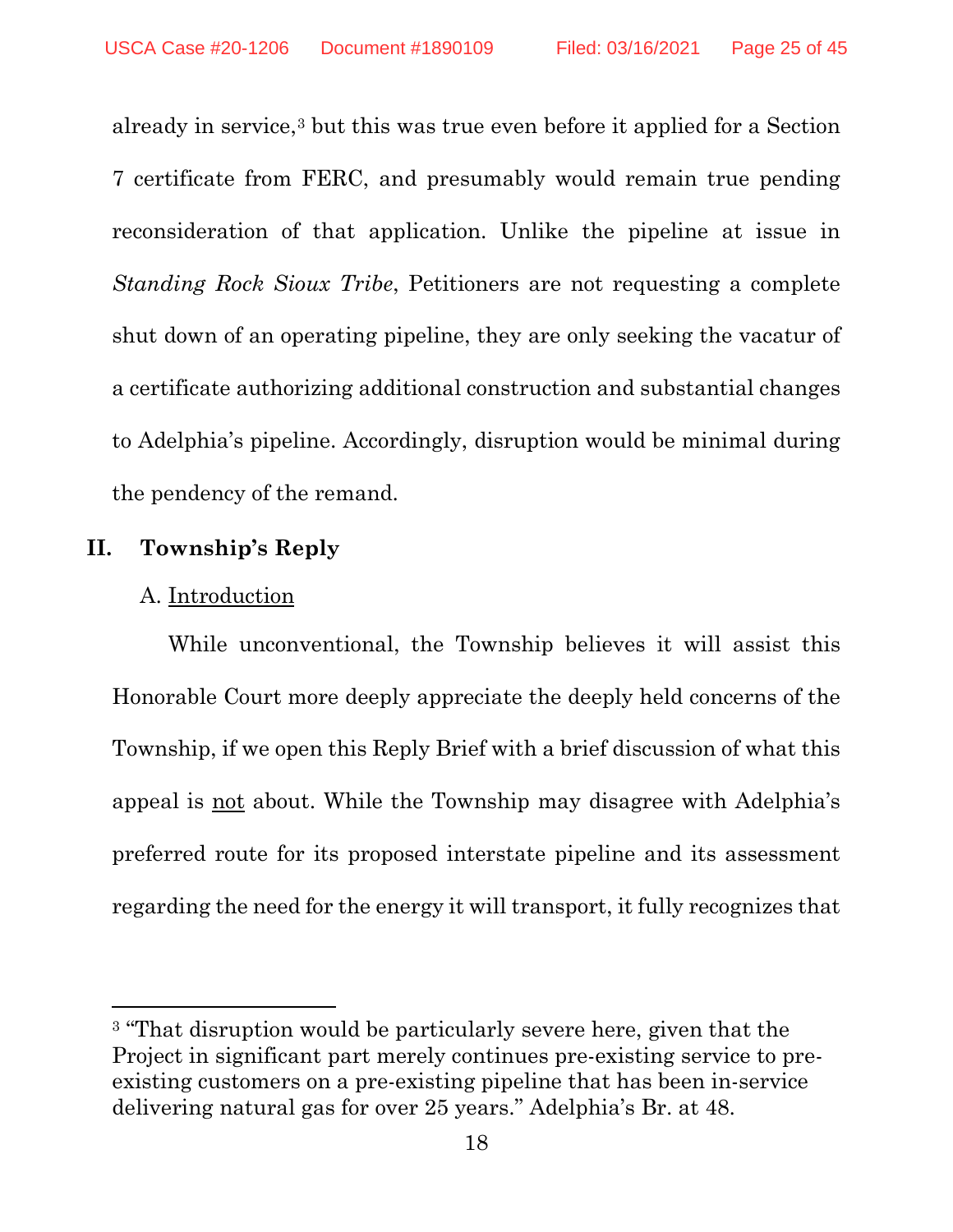the United States Congress declared those decisions ultimately rest with FERC. The Township is not asserting any "veto" power over FERC's exercise of its duties. Further, the Township is not saying that its own local zoning and land development regulations by themselves preclude this project. Finally, the Township acknowledges that NEPA is an information gathering and assessment process which does not mandate a particular substantive outcome.

The core concerns of the Township which led to its whole-hearted participation in the FERC proceeding, it filing an Application for Rehearing with FERC when its concerns were not addressed, and now this appeal to this Court fall into four categories:

- 1. FERC cannot lawfully allow a public utility, in the interest of economy or convenience, to ignore or minimize safety concerns.
- 2. FERC cannot casually dismiss published recommendations of its own and closely related federal agencies, because they are not statutory or regulatory, as being irrelevant to its obligations and decision making. It must address them and either conform to them or provide sufficient reason for one and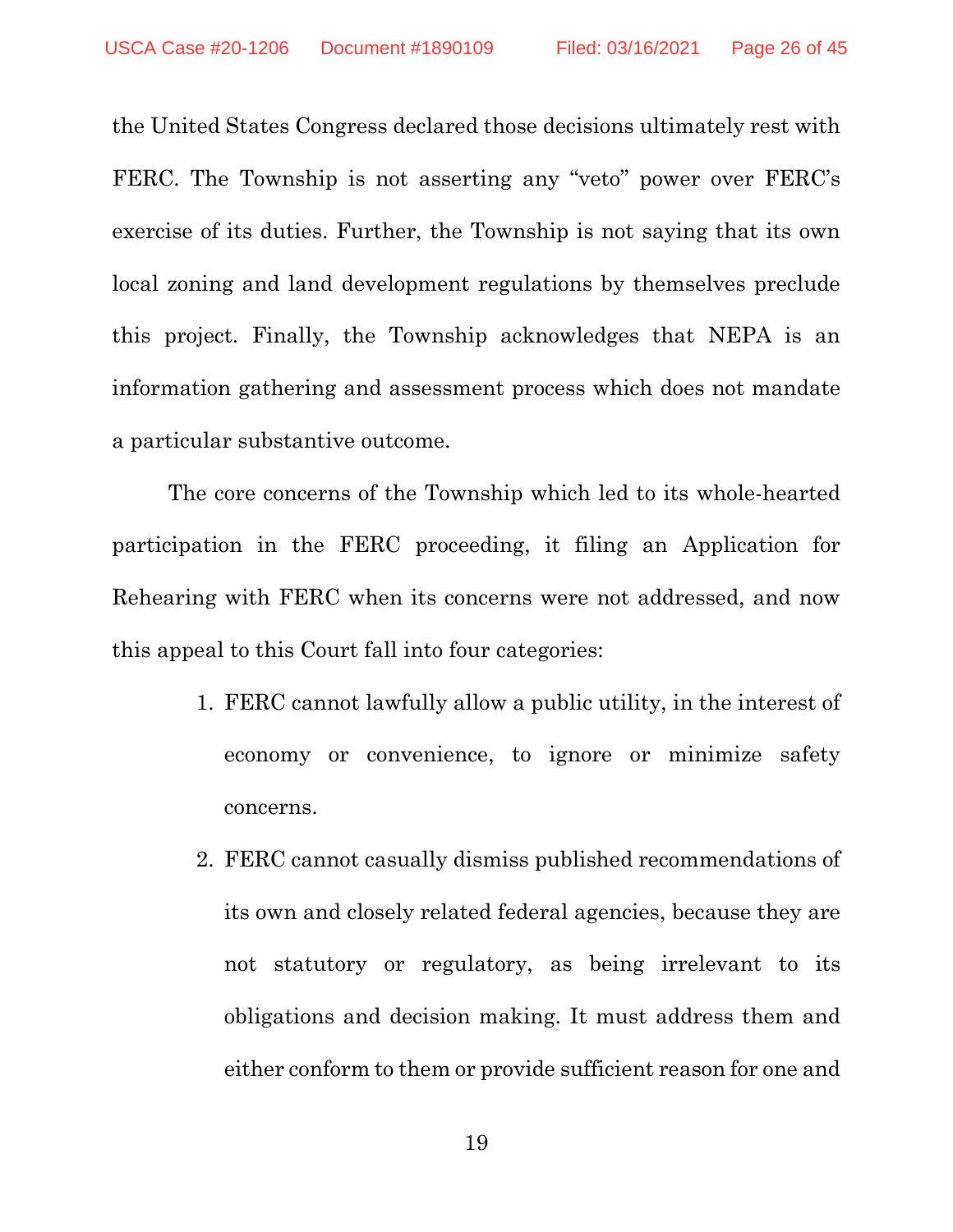all to understand why they are not relevant or appropriate to the particular circumstances of the application.

- 3. FERC must explain, whether pursuant to NEPA or to its substantive duties, why it may or must ignore apparent safety related limitations based entirely upon its discretion when making a route selection or other size and location determinations related to needed appurtenant facilities. No EA or EIS based on such a faulty factual assessment can be considered adequate or complete. Pursuant to this logic, FERC's Finding of No Significant Impact must be voided and FERC must be directed to prepare a full EIS.
- 4. FERC must assess when considering applications and making possible land acquisition assessments and determinations associated with the potential impacts of proposed routes upon neighbor landowners (indirect taking) if those potential impacts can effectively restrict otherwise lawful neighboring uses essentially resulting in a *de facto* taking or expropriation of private property without compensation and disregard a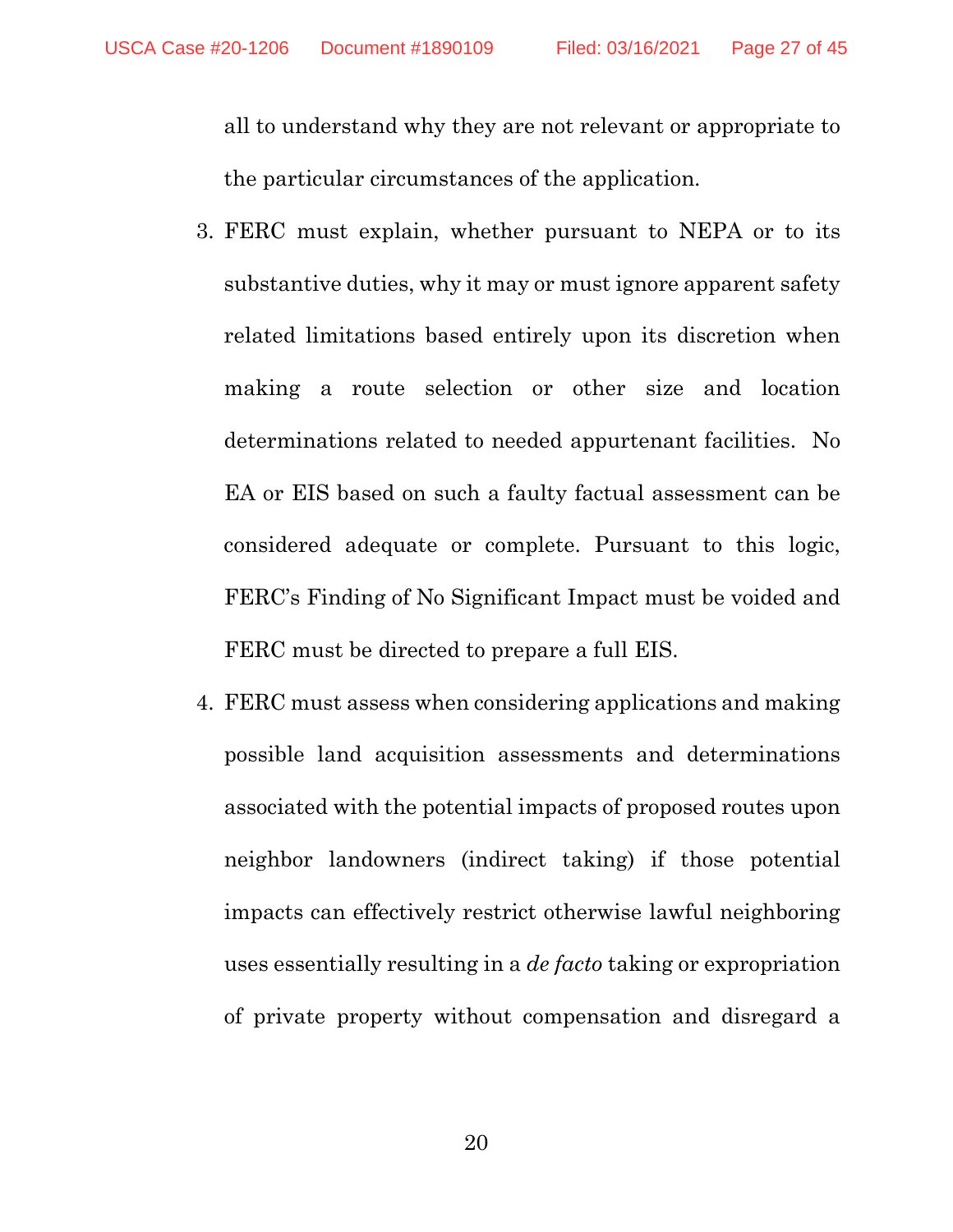municipality's legitimate land use planning and associated regulatory obligations.

Since FERC failed to meet these obligations, its December 20, 2019 Order in Docket Numbers CP18-46-000, CP18-46-001, and CP18-46-002 must be vacated and remanded for the preparation of a full EIS, after which a new decision based upon that further NEPA review and substantive assessment can be made. Or, if this Court determines that FERC's December 20, 2019 Order should not be vacated in its entirety, that decision should be remanded to FERC with instructions directing it, for purposes of reconsideration, to include a detailed discussion and review of the Township's land use regulatory and site size concerns for all appurtenant facilities needed to insure both the safety and the avoidance of real nuisance impacts for all neighboring uses and land owners.

Respectfully, if this Court remands this matter to FERC without Vacatur, it should consider advising Adelphia that if it proceeds to construct the current system approved by FERC, it is doing so at its own risk as this Court's Order requires FERC to prepare a full EIS and to

21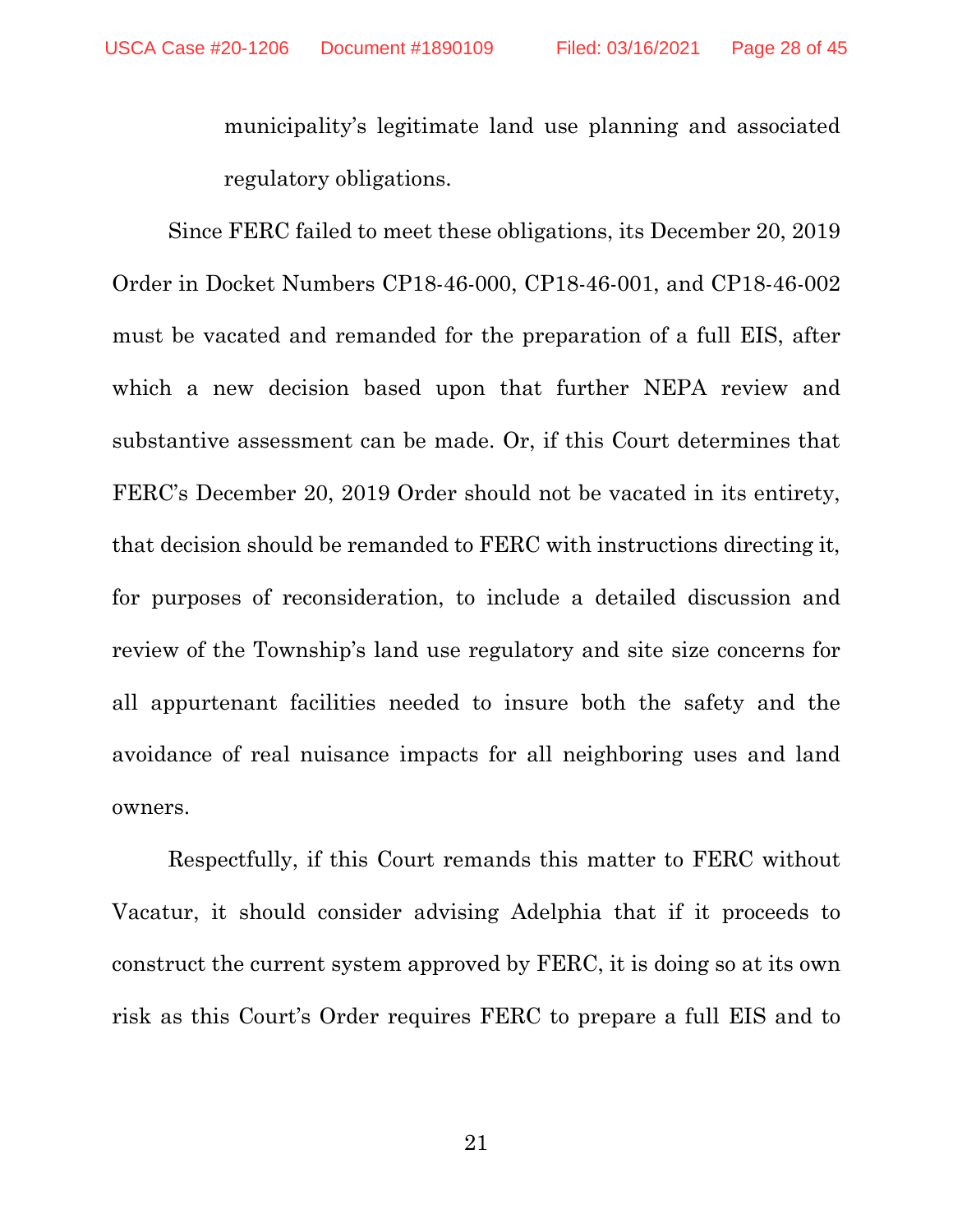consider and, as appropriate, to adopt such alternative route and facility size and locations as might flow from the reconsideration.

#### <span id="page-28-0"></span>B. Argument

The Township first raised questions regarding the safety of the proposed repurposed system and placed into the record documents reflecting the Township's continuing concerns for citizen safety and, very importantly, how it could or would manage its duties for future land use decisions and actions allowing or restricting future land use decisions by adjacent private property owners in the Township with its detailed April 30, 2019 (filed May 1, 2019) submission to the record. R890. Please see page 94 of R890 where residential rear yard setbacks from 30' to 50' are contemplated. In order to elaborate upon and make more specific its safety concerns, it then retained a specialized environmental consultant, RT Environmental Services, Inc., whose September 5, 2019 report was submitted to the Record by Township counsel on September 10, 2019. R920. When FERC, in its December 20, 2019 Order Issuing Certificates to Adelphia, provided no effective or meaningful responses to these earlier expressed concerns, the Township filed its Application for Rehearing. R939.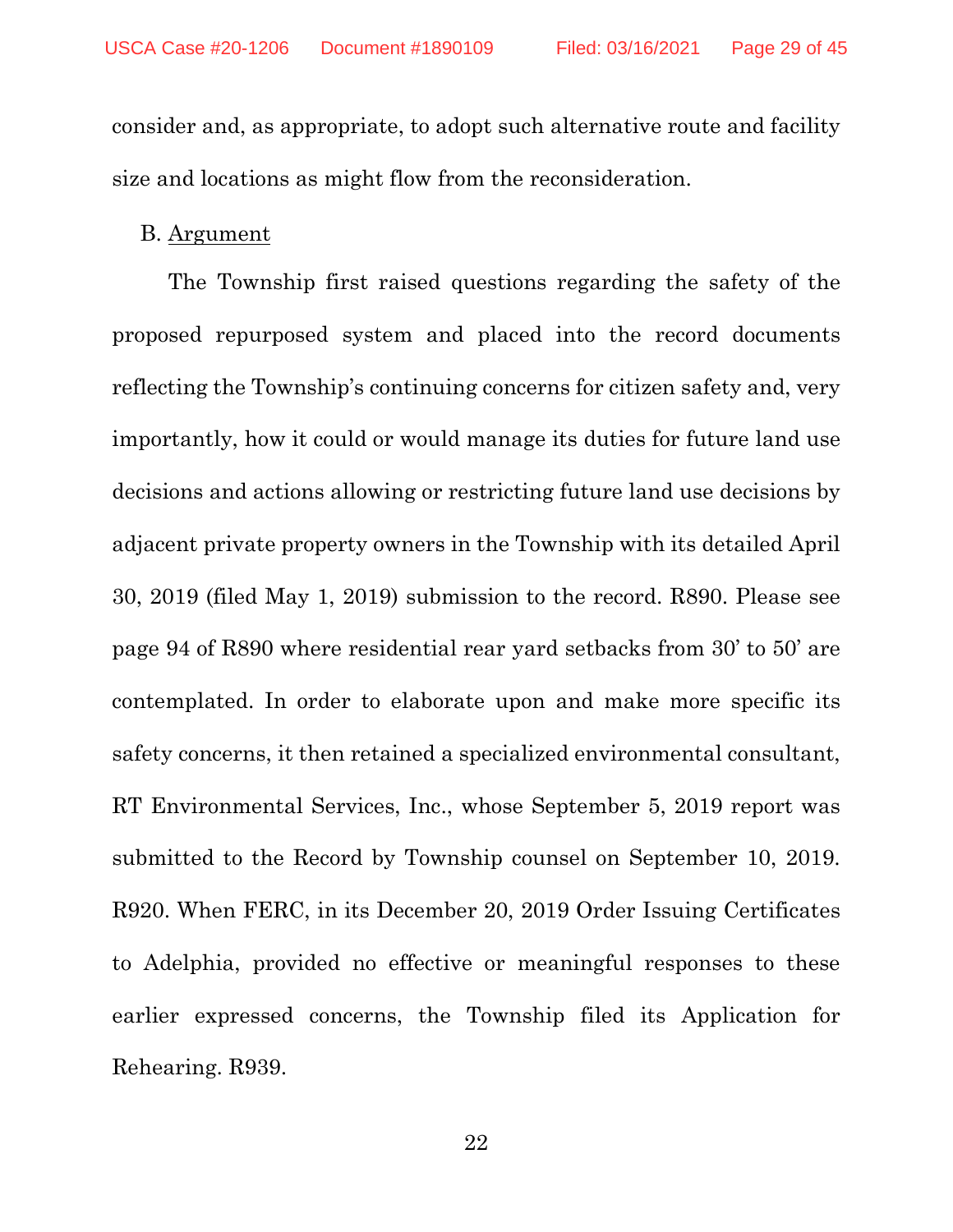While the Township continues to demand FERC and the Pipeline Safety Administration take all appropriate steps to ensure the safety of all Township residents and invitees who live, work or recreate along the pipeline right-of-way, the focus of its Application and this appeal is the inappropriately small and inherently unsafe Quakertown Site of 1.5 acres, and FERC's unwillingness to either enlarge that site or to evaluate other potential sites that could be enlarged or already had sufficient acreage for purposes of ensuring community safety and allowing adjacent land use to proceed. The Township believes all the analysis and relevant documents needed for the above considerations are primarily found in Record Items Number 920 and 939, otherwise identified as the RT report and the Township's Application for Rehearing.

RT's September 5, 2019 report documented several of the unsafe aspects of this postage stamp sized site and pointedly asked why a neighboring 41 (perhaps up to 43) acre site, also owned by Adelphia, was not selected by FERC as the appropriate site. The five attachments to the Township's Application for Rehearing explore in detail how FERC, but also FEMA and the U.S. Department of Transportation's Pipeline Safety Administration clearly believe natural gas compressor stations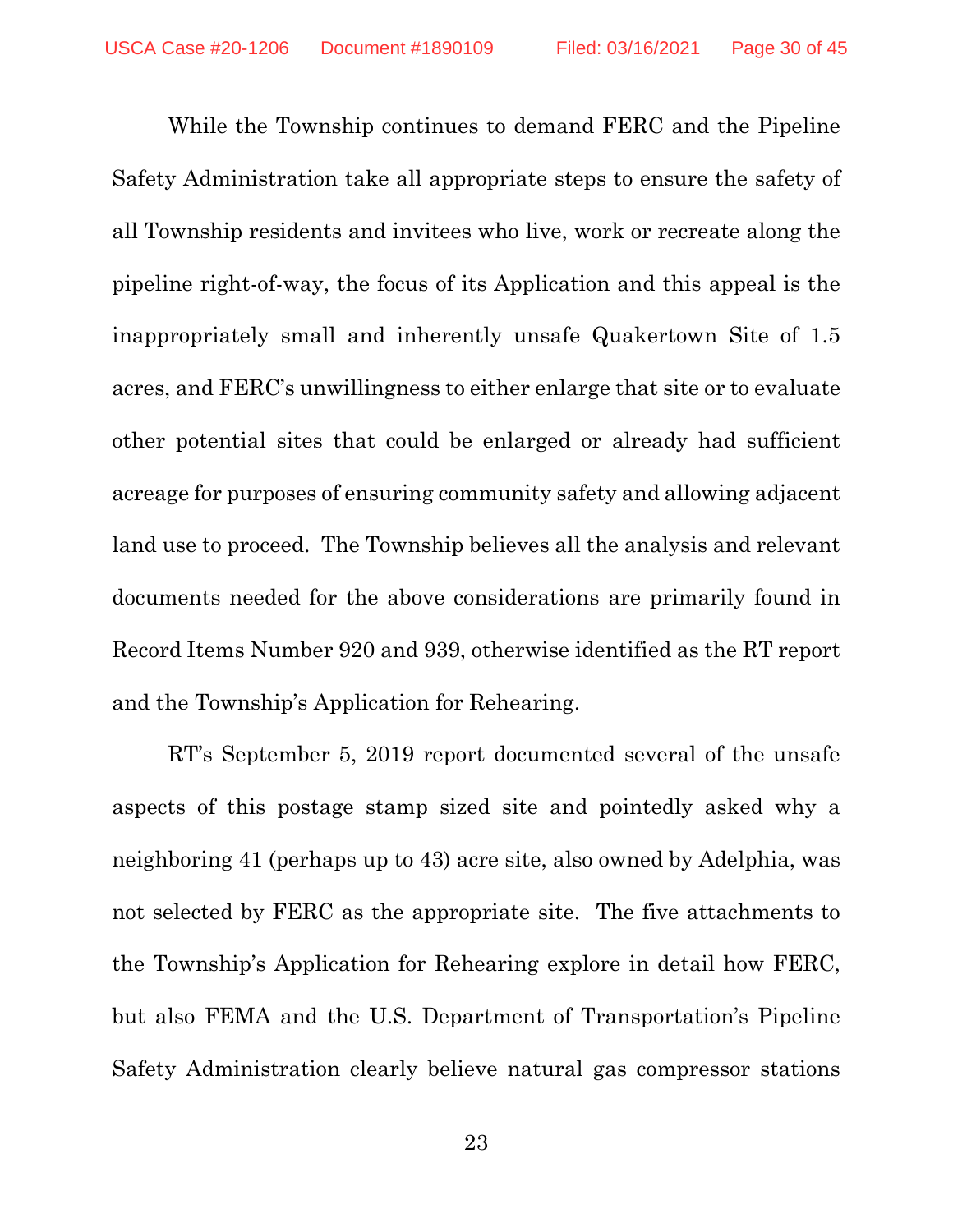should be located on sites ranging from 10 to 40 acres, and also continued to document the inherent community risks associated with selecting the small Quakertown Site instead of either requiring further land acquisition at that site or compelling consideration of large alternative sites. Interestingly, these guidance documents do not indicate what considerations are relevant to selecting the needed site size within the suggested range. To the extent these "elements" exist, they too should have been discussed by FERC in both the EA and its Final Order. We do know that both FERC and the Pipeline Safety Administration are well aware of 49 C.F.R. § 192.163, "Compressor Stations: Designs and construction" which states:

> (a) *Location of compressor building.* . . . . each main compressor building of a compressor station must be located on property under the control of the operators. It must be far enough away from adjacent property, not under control of the operator, to minimize the possibility of fire being communicated to the compressor building from structures on adjacent property. There must be enough open space round the main compressor building to allow the free movement of firefighting equipment."

RT Drawing 1 of Attachment B Drawing clearly establishes the absence of open space to allow for the free movement of fire-fighting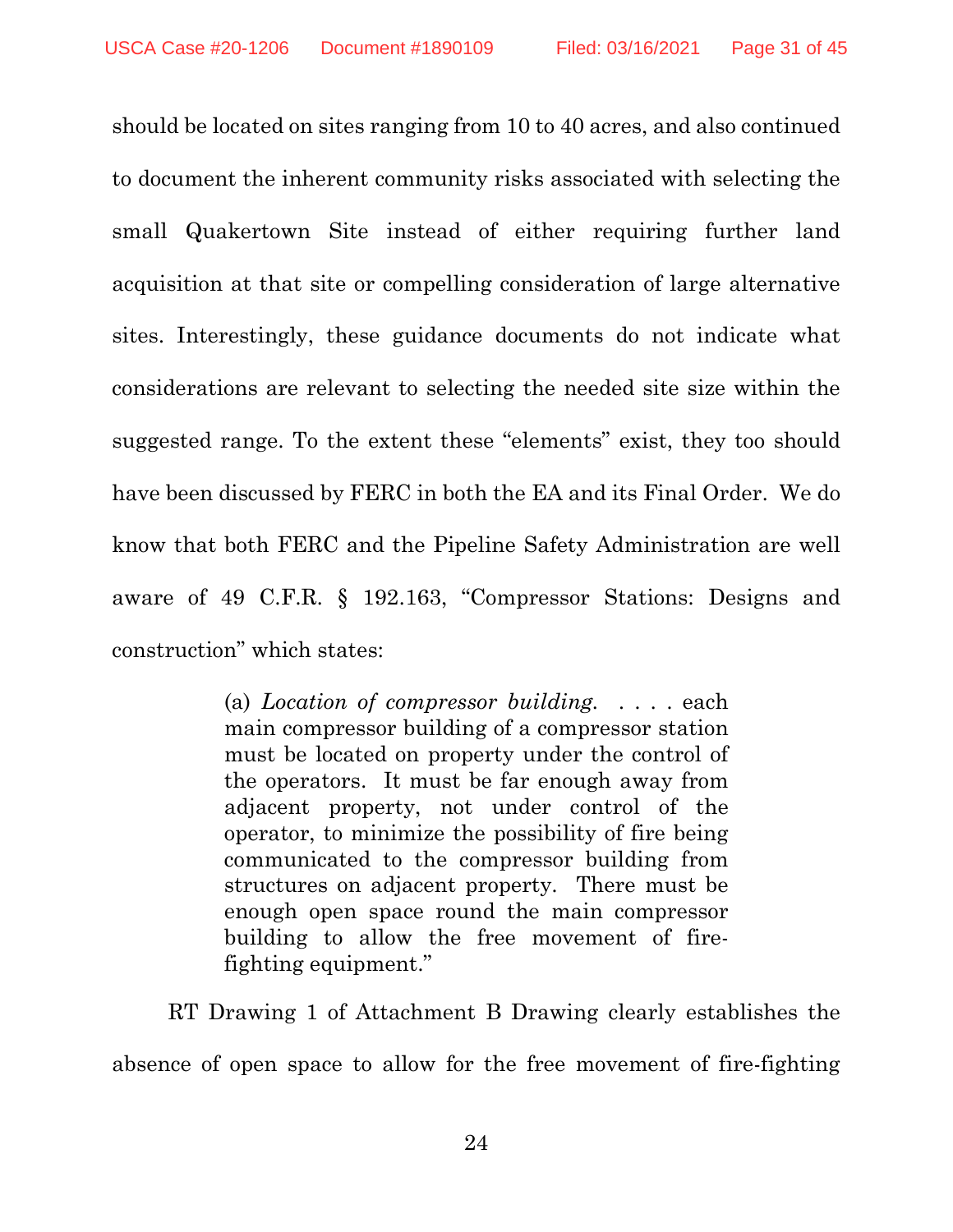equipment and clearly shows that neighboring uses could be occurring within 30' of the planned compressor building at the proposed Quakertown site. The RT report further identifies the Salford Alternative as having 43 acres including high tension electric transmission lines which would presumably make electric compression at this site feasible. In addition, the Township on page 2 of its Application for Rehearing clearly identified two government pamphlets, one from FERC and the other from FEMA and the Pipeline Safety Administration as referencing normal compressor station sizes ranging from either 10 or 15 to 40 acres. R939, Att. 1 at p. 9, Att. 2 at p. 21. We do know, for example, that the 2010 San Bruno, California pipeline rupture and explosion damaged or destroyed home in an approximate 40 acre reach of the rupture when the area is calculated on the scaled drawing. R939, Attachment 2 at p. 37. Yet the Order Denying Rehearing and Stay is essentially silent on all these points. It purports to answer this issue in Paragraphs 57–60, yet none of their answers are responsive to the Township's expressed concerns.

FERC states that it responded to these issues in its Order and the EA, but provides no references. There is no direct reference to these site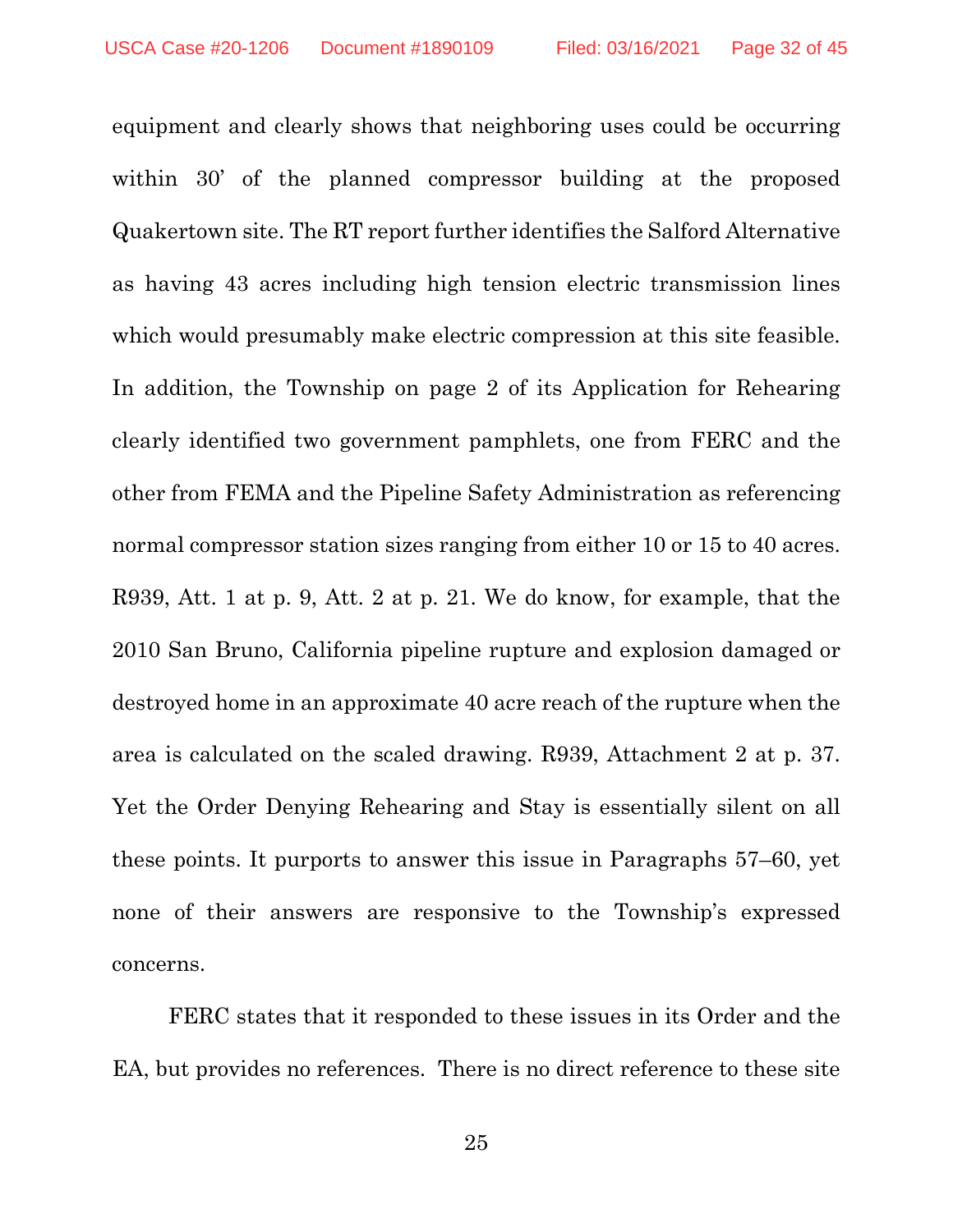size recommendations in the Order and all the statements regarding safety design (see for example paragraphs 142–45) are conclusory and do not declare how the project design meets these standards. The discussion of the Salford Alternative does not acknowledge its large overall size and assumes any new compressor station would be located on the same or immediately adjacent to the existing re-heat station which is adjacent to the property line, *see* R 939, Att. 3 drawing Salford Site, and not positioned so as to be isolated from neighboring uses.

The Order itself, it on page 17, paragraph 43 accepts the EA and concludes:

> ". . . the project will not have a significant environmental impact. Therefore, we grant the requested authorizations subject to conditions discussed below."

Those discussions all assert that various reviews or procedural activities have been undertaken, but are not evaluative of any of the substantive issues of concern to various commentators. After being denied rehearing on April 17, 2020, the Township filed this appeal.

The Township's Brief for Respondent raises all of these issues; however, in response, neither FERC nor Adelphia have added any references or analyses that would serve to support or explain the Order.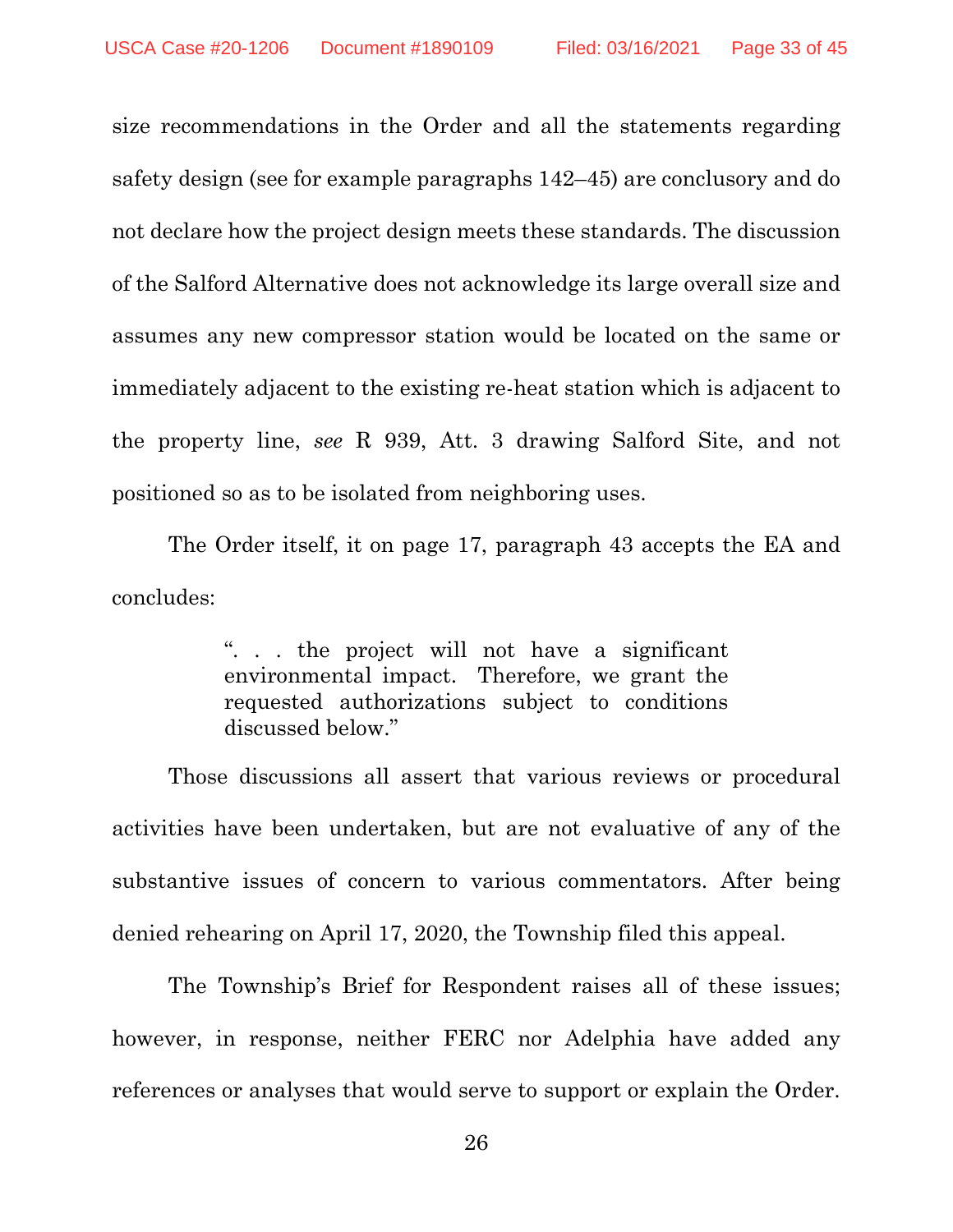In fact, our search reveals only inaccurate comments seeking to disparage or minimize the Petitioners' arguments.

The Brief for Respondent FERC and the Answering Brief for Respondent-Intervenor Adelphia contain no new or modified analysis that would serve to support the decision. In fact, Adelphia along with FERC try to obfuscate the clearly deceptive discussion of the Salford Alternative by (1) continuing to avoid addressing its true size and seek instead to speak only of the building size and immediately involved adjacent acreage, (2) by suggesting the two government and one Pipeline Safety Trust pamphlets contain essentially only recommendations that can be ignored, and (3) indicating that the Township seeks to preempt FERC's statutory authority when it in fact is essentially begging FERC and the Pipeline Safety Administration to declare and publish a route and facility decision that gives the public confidence that they in conducting their normal lives and utilizing their property are safe.

The absurdity of selecting the postage stamp size site and asserting its merits and suitability is made all the more outrageous when the applicant and FERC both dismiss the Salford Alternative—a site that will be part of Adelphia's acquisition and is approximately 41 (to 43) acres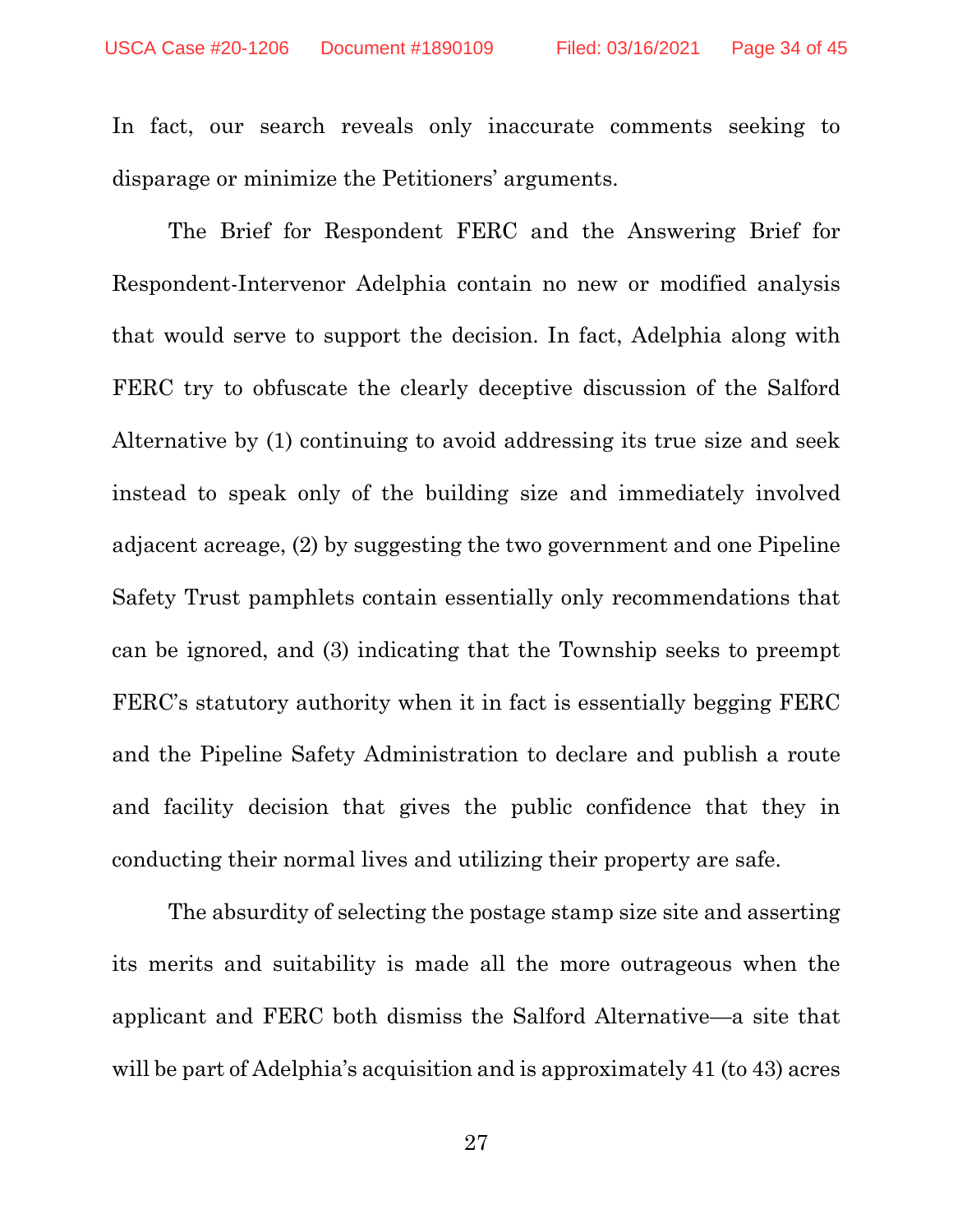in size is on the route of the pipeline and also has electric utility access on the very site. The RT report clearly identifies and discusses why the proposed Quakertown site is too small. FERC asserts Petitioners have "forfeited" this argument for failure to identify a "disconnect between the Commission's choice of the Quakertown Site and any particular piece of record evidence." FERC Br. at 31. The RT report and the reference to two additional government pamphlets describing basic "norms" expected for compressor stations certainly "connect" the Township's expressed concerns to record materials.

While Adelphia and FERC both reject this Salford Alternative saying, in part and without analysis, that it would require more compression, have greater air emissions, and is not suitable for the utilization of electric compressors, it is important to note that following both the Order and this appeal, Adelphia has indicated, *sua sponte,* (FERC Docket No. CP21-14-000 and the FERC Environmental Assessment Report both referenced in the Updated Statement of the Case), that it will add 3,000 horsepower of electric compression at the Marcus Hook Compressor Station without any apparent need to modify its existing Pennsylvania Air Plan Approval for the planned natural gas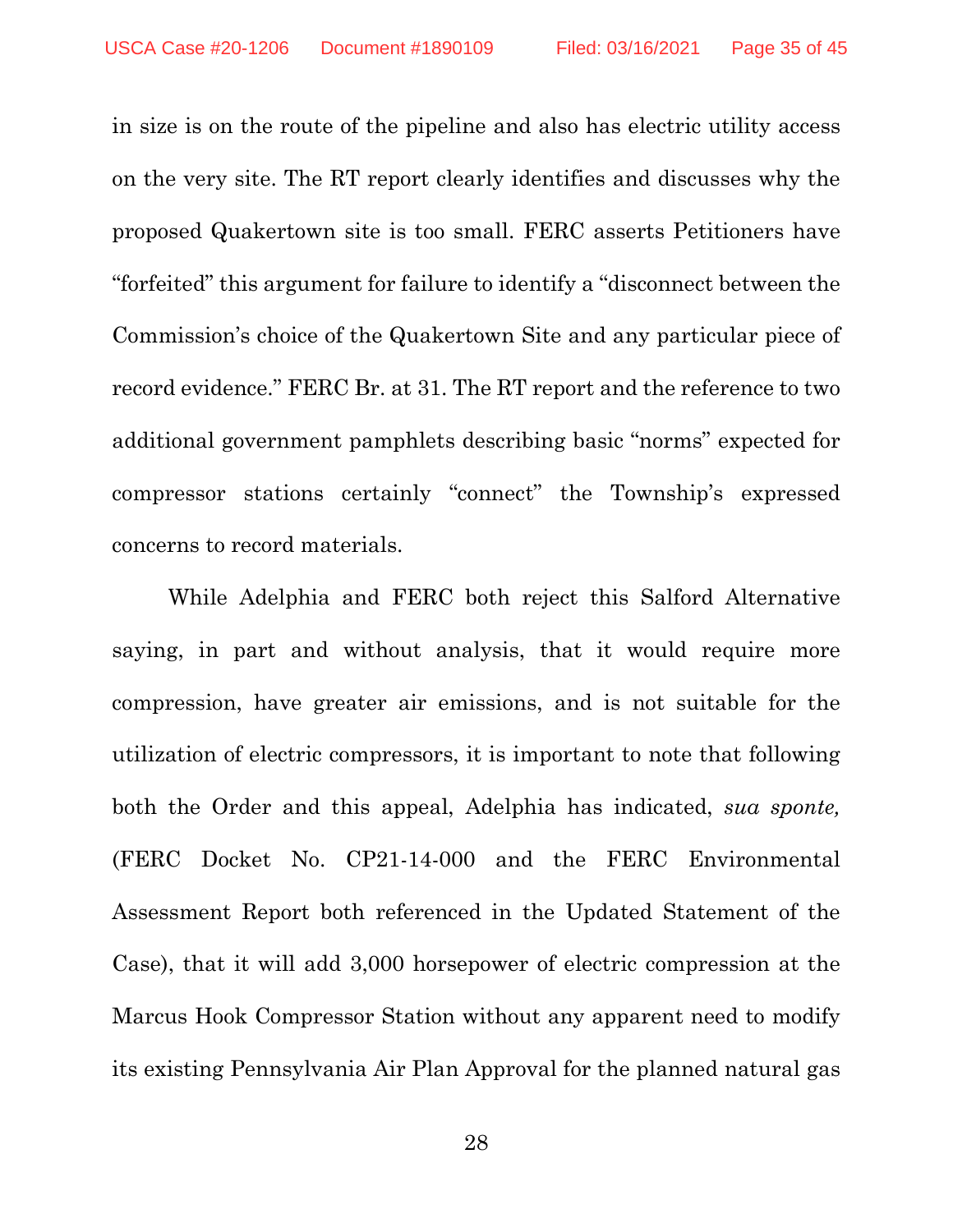driven compressors already approved for the Marcus Hook site, identical in size and nature to those proposed for the Quakertown Site. Thus, it would seem perfectly possible that Adelphia could have used the same combination of natural gas and electric powered compressors at the Salford Alternative if it was concerned about the total volume of air emissions without having to modify the substantive terms of its existing Air Plan Approval issued for the Quakertown Site except to change the location of the proposed use!

While all of Petitioners' concerns should have been evaluated during the NEPA process, the failure to consider these concerns also results in an arbitrary and capricious substantive decision. While agency officials entrusted with a decision are afforded some discretion, their analysis and decision must be based on fact; a valid decision cannot be simply whimsical as is this decision.

The final concern of FERC and Adelphia appears to be that the Township is seeking to preempt FERC's Congressionally imposed duties, and asserts that argument is barred for two reasons—(1) it cannot succeed as a matter of law and (2) is precluded due to a lack of timely reservation. FERC is in error on both concerns. The Township

29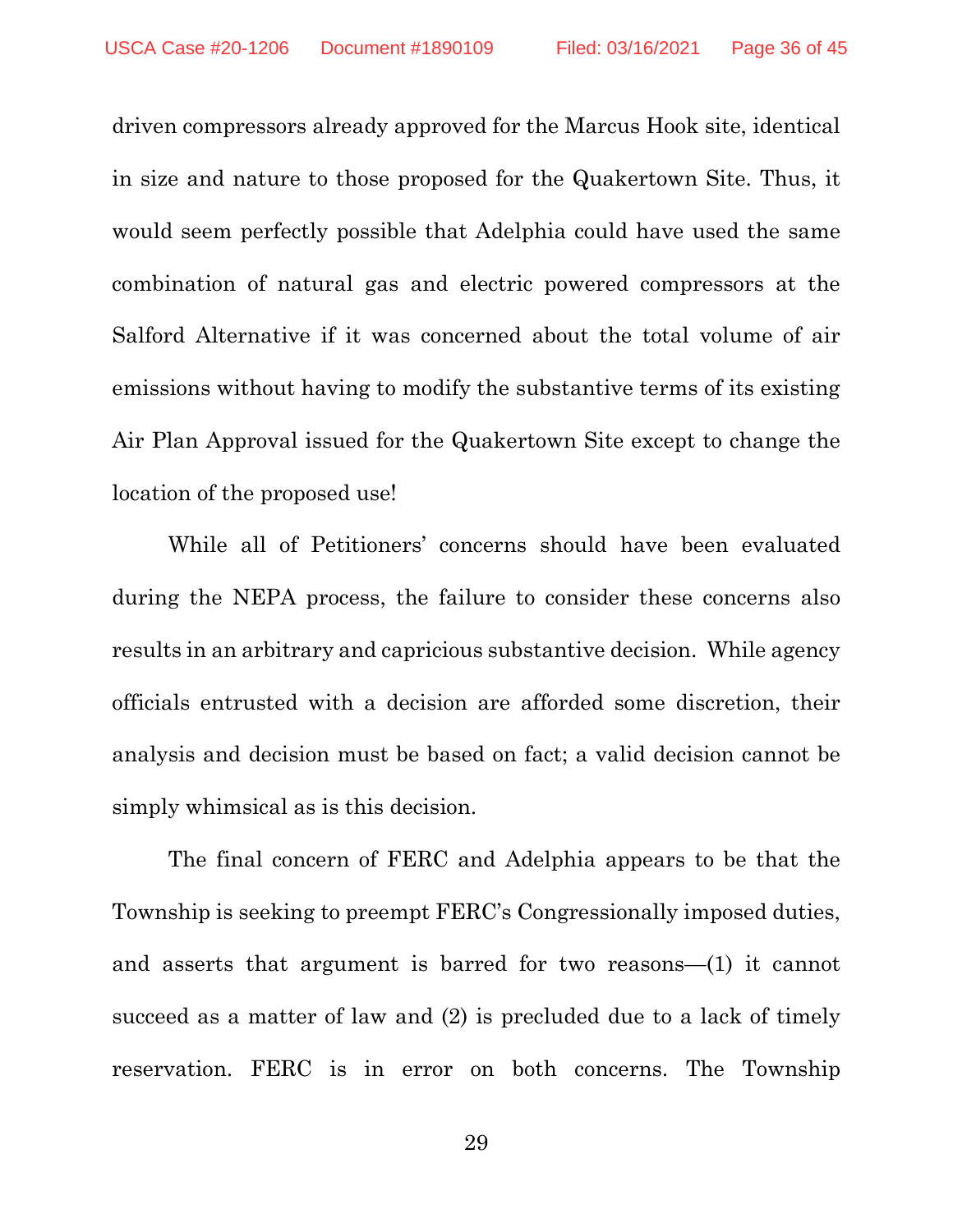acknowledges FERC's right to reasonably select routes and determine the need for and location of related facilities, but FERC cannot do so in a manner which adversely and wrongfully impacts neighboring uses. The Township has made its concern for this project's neighbors the central point of all its comments. The 10th Amendment to the U.S. Constitution clearly preserves the right of states to protect the public safety, health and welfare, and allows states and their governmental entities the right to demand that federal agencies not intrude upon those duties and rights.

In this case, the Township simply seeks assurance, on the basis of accurate and complete analysis, that the neighbors to this Project can continue their lives and activities without interruption, undue interference or limitations, or the threat of injury. FERC can ignore local zoning when choosing a route and siting appurtenant facilities, but it cannot, in the interest of cost or mere convenience to the applicant, disadvantage and disinherit neighboring landowners whose separate, but adjacent, properties are rendered far less useful and valuable. This record and FERC's Order do not respect and protect the constitutionally protected obligations of state and local government to protect their citizens.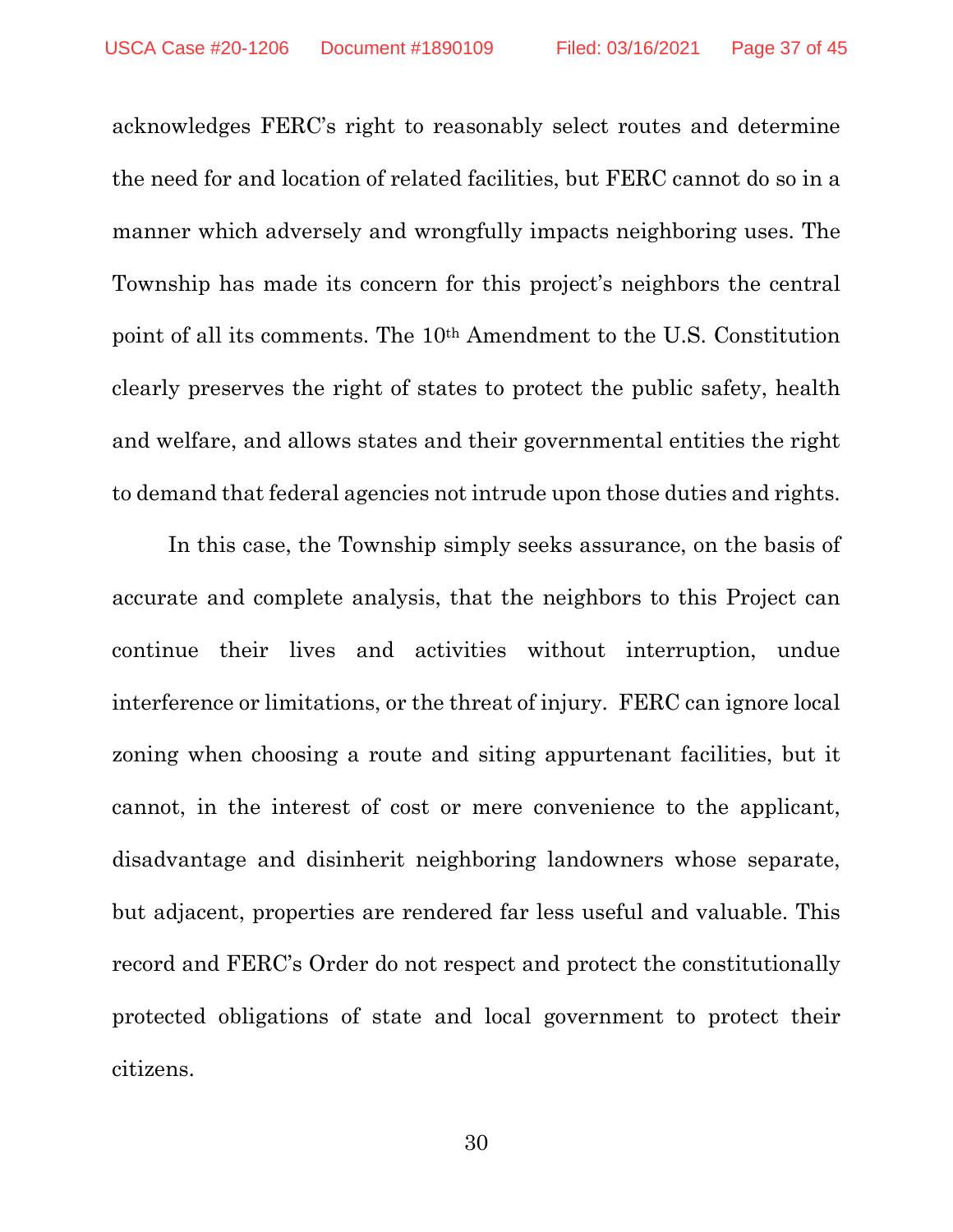### <span id="page-37-0"></span>C. Conclusion

This Court should conclude that (1) FERC's December 20, 2019 Order Issuing Certificates and its April 17, 2020 Order Denying Rehearing and Stay are void, and (2) FERC, if Adelphia does not withdraw its Application for this project, must conduct a proper NEPA analysis subject to the direction of this Court and to make a lawful, substantive determination regarding the merits of Adelphia's Application.

## <span id="page-37-1"></span>**III. McCarthys' Reply**

<span id="page-37-2"></span>A. By reviewing challenges related to the selection of the absurdly small Quakertown Site, FERC and Adelphia have waived any objection to the form of the McCarthys' petition for review. The gross unsuitability of the Quakertown Site was raised by the McCarthys and the Township throughout the FERC proceedings and undeniably was addressed in the McCarthys' petition for review.

FERC and Adelphia argue that any claims raised by the McCarthys have been waived because their petition for review was in the wrong form. *See* R936 and R940. FERC's claim elevates form over substance and only serves to emphasize FERC's fundamental industry bias. FERC and Adelphia have been aware from the start of the FERC proceedings that the McCarthys and the Township object to the selection of the miniscule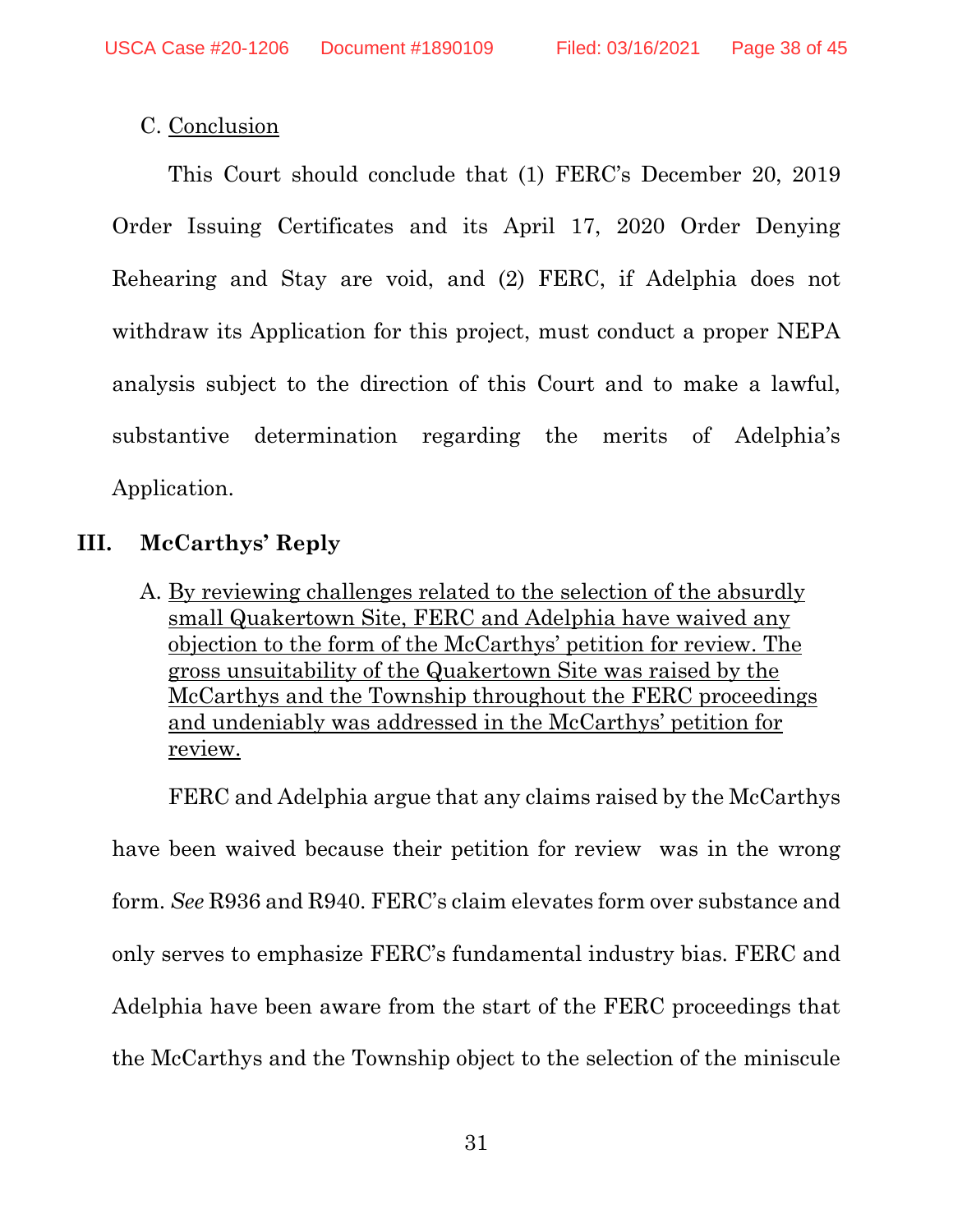Quakertown Site. FERC is also well aware of all of the attendant and subsidiary issues presented by a tiny compressor site (noise, glare, air pollution, vibration, fire and explosion hazard). None of this is new or novel. The central purpose of the pleading rules is to advise FERC what issues are being raised. In this case, FERC well knows what issues were raised, so strict compliance with the rules is functionally meaningless. The McCarthys were participating *pro se* at the time: the odds are heavily stacked against them in these proceedings, and they were forced to navigate alone, confused by the rules and outmatched by federal and private adversaries. FERC blithely says "rules is rules!" FERC Br. at 67. This is hyper-technical, fundamentally unfair and shameful treatment. Then, hypocritically arguing out of the other side of its mouth, FERC also states that it reviewed the McCarthys' major issues anyway! How then can FERC argue that the McCarthys' claims have been waived?

<span id="page-38-0"></span>B. FERC's "hard look" was in reality a "blank stare" because FERC never thoroughly and systematically evaluated the diminutive Quakertown Site against other alternative sites, and never explained or revealed the manner and method whereby FERC asserted it balanced the advantages and disadvantages of the Quakertown Site against any alternative sites.

FERC asserts over and over that it took a "hard look" at the Quakertown Site. FERC Br. at 62, 67. FERC's own public propaganda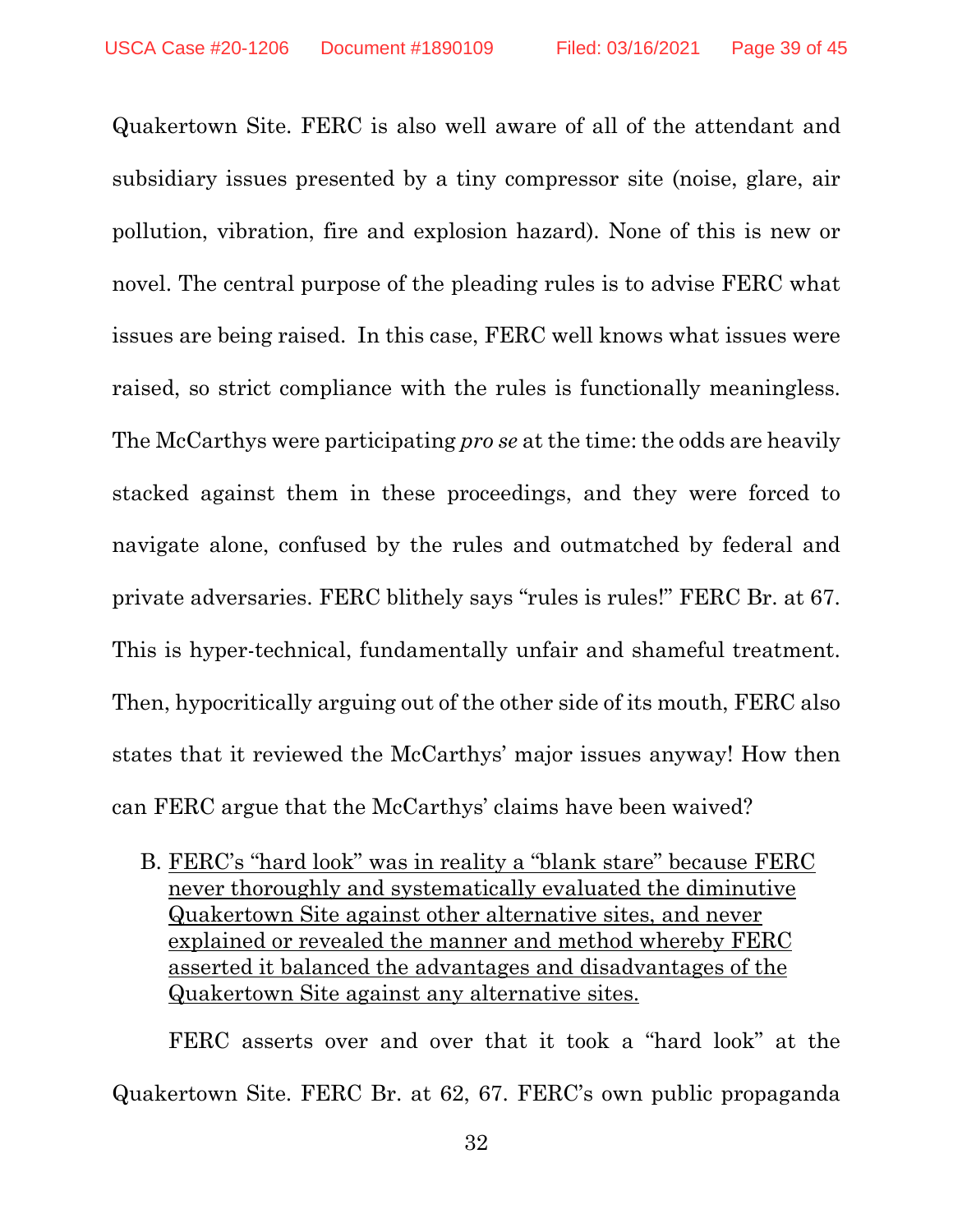literature says compressor sites should be large—10 to 40 acres! See FERC Br. at 71 n. 5. See also R939, Att. 1 at 9. It is obvious why this is so: the nuisance and hazard effects of these facilities are ameliorated (but not eliminated) by large sites. Small sites exacerbate and magnify all of these known problems. FERC's justification for approving a minute site boils down to this: use of the alternative Salford Site would generate more air emissions. FERC Br. at 72, 74. That's it: no analysis, no systematic and careful evaluation and comparison of the candidate sites. But look, Adelphia recently sought to add an electric-powered compressor to the Marcus Hook Compressor Site, without an apparent change to its Pennsylvania Department of Environmental Protection issued air quality plan approval—the same thing surely could be done at the Salford Alternative. *See* Prior Notice of Blanket Certificate Activity, Adelphia Gateway, LLC, Accession No. 20201207-5201, FERC Docket No. CP21- 14-000 (Dec. 7, 2020); and Notice of Request under Blanket Authorization, Accession No. 20201216-3080, FERC Docket No. CP21- 14-000 (Dec. 16, 2020). An extremely critical concern of the McCarthys is the lack of current, relevant scientific data from FERC in response to technical, in depth research studies presented by the McCarthys on

33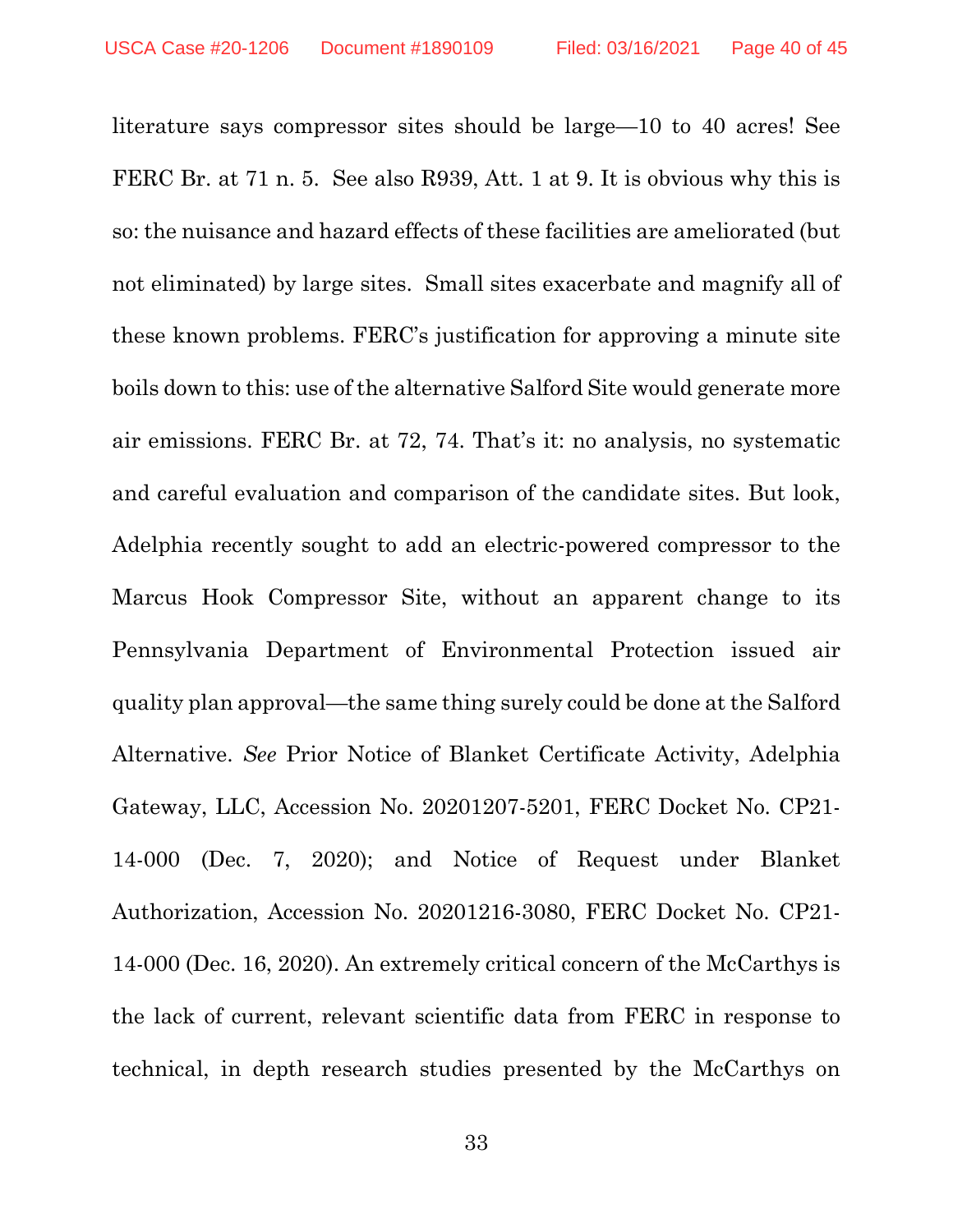issues such as noise and airborne emission distributions. This information cannot be ignored or casually dismissed, as FERC has done, when the health and safety of not only the McCarthys but heavily populated surrounding communities is involved. The McCarthys cannot imagine any Adelphia or FERC executive who would tolerate the proposed compressor station in their backyard, less than 500 feet from their house. In reality, FERC's "hard look" was a blank stare. An authentic "hard look" means that the agency must evaluate an issue very carefully and systematically to find out what is wrong, or to find a better way of dealing with the problem. Furthermore, FERC never explained in adequate detail how and precisely in what manner it "balanced" the advantages and disadvantage of alternative sites. FERC simply saying we "balanced" does not cut it. *See* FERC Br. at 27.

Put aside all the legal posturing: the use of the Quakertown Site threatens the McCarthys' health, safety and welfare. Riverkeeper, the Township, and the McCarthys have raised sufficient and alarming concerns to warrant the preparation of a full EIS, and this Court should order it be done.

34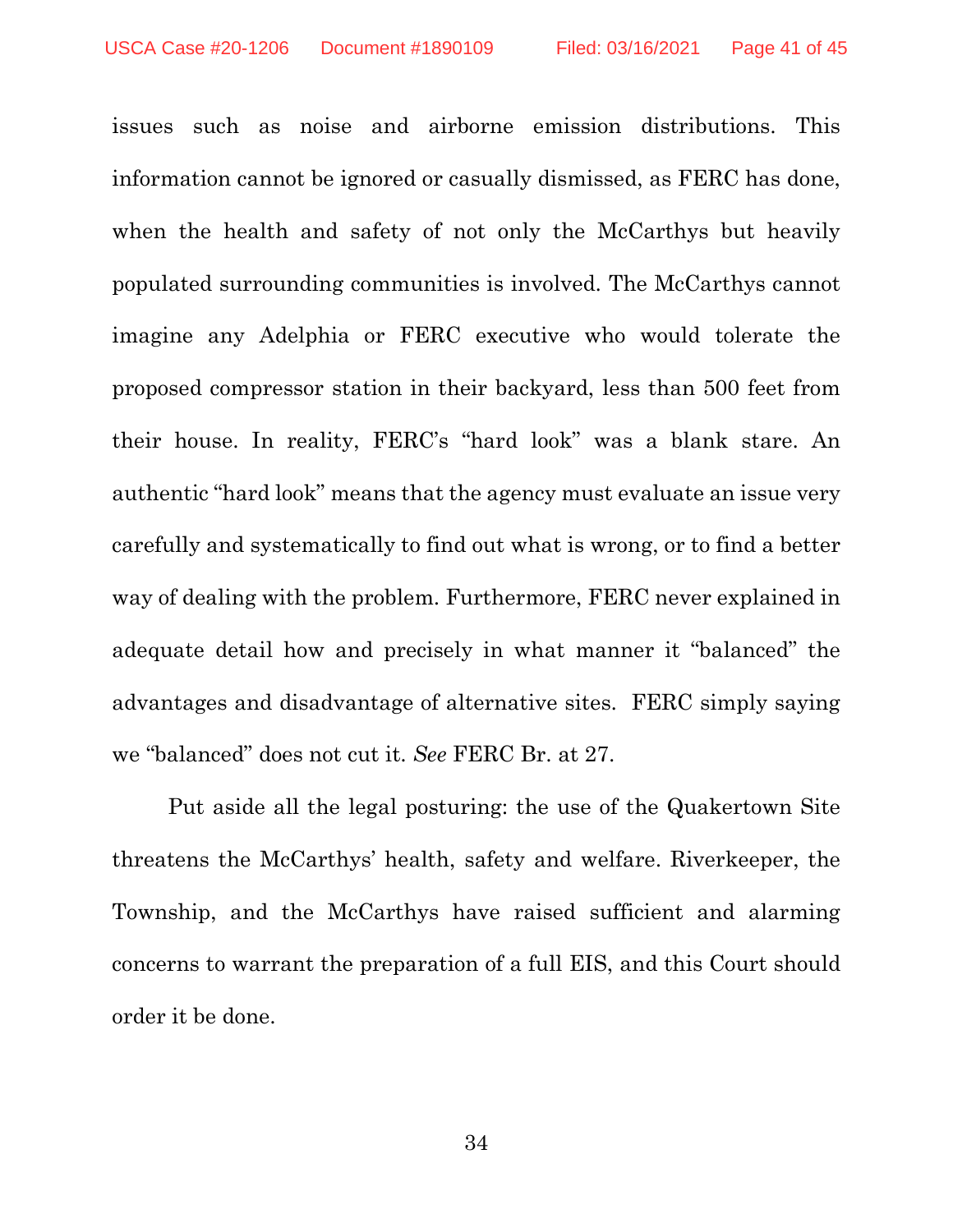#### **CONCLUSION**

<span id="page-41-0"></span>For the foregoing reasons and the reasons stated in Petitioners' Joint Opening Brief, FERC's finding of no significant impact and finding that the Project is required by the public convenience and necessity lacked substantial evidence, were arbitrary and capricious, and should be vacated and remanded pursuant to the Natural Gas Act, 15 U.S.C. § 717r(b), and the Administrative Procedure Act, 5 U.S.C. § 706(2)(A).

Dated: March 16, 2021 Respectfully submitted,

s/ Kacy C. Manahan Kacy C. Manahan Delaware Riverkeeper Network 925 Canal Street, Suite 3701 Bristol, PA 19007 Tel.: (215) 369-1188 Email: [kacy@delawareriverkeeper.org](mailto:kacy@delawareriverkeeper.org)

*Counsel for Petitioners Delaware Riverkeeper Network and Maya van Rossum, the Delaware Riverkeeper*

s/ Douglas R. Blazey (*with permission*) Douglas R. Blazey Elliott Greenleaf, P.C. 925 Harvest Drive, Suite 300 P.O. Box 3010 Blue Bell, PA 19422 Tel.: (215) 977-1069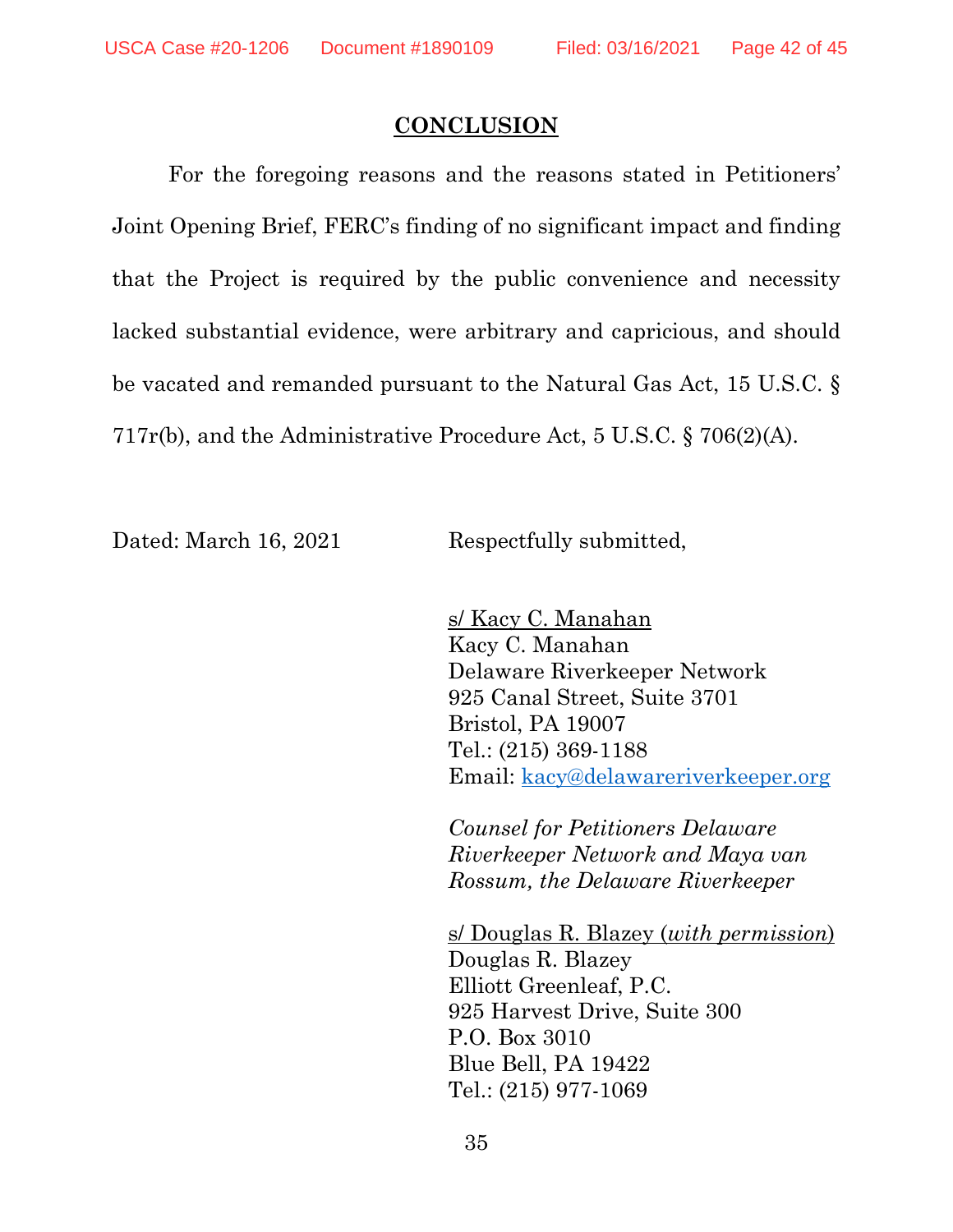Fax: (215) 977-1099 Email: [drb@elliottgreenleaf.com](mailto:drb@elliottgreenleaf.com)

*Counsel for Petitioner West Rockhill Township*

s/ John R. Embick (*with permission*) John R. Embick John R. Embick, PLLC P.O. Box 5234 West Chester, PA 19380 Tel.: (215) 850-4131 Fax: (610) 431-1644 Email: [jembick@aol.com](mailto:jembick@aol.com)

*Counsel for Petitioners Daniel McCarthy and Sheila McCarthy*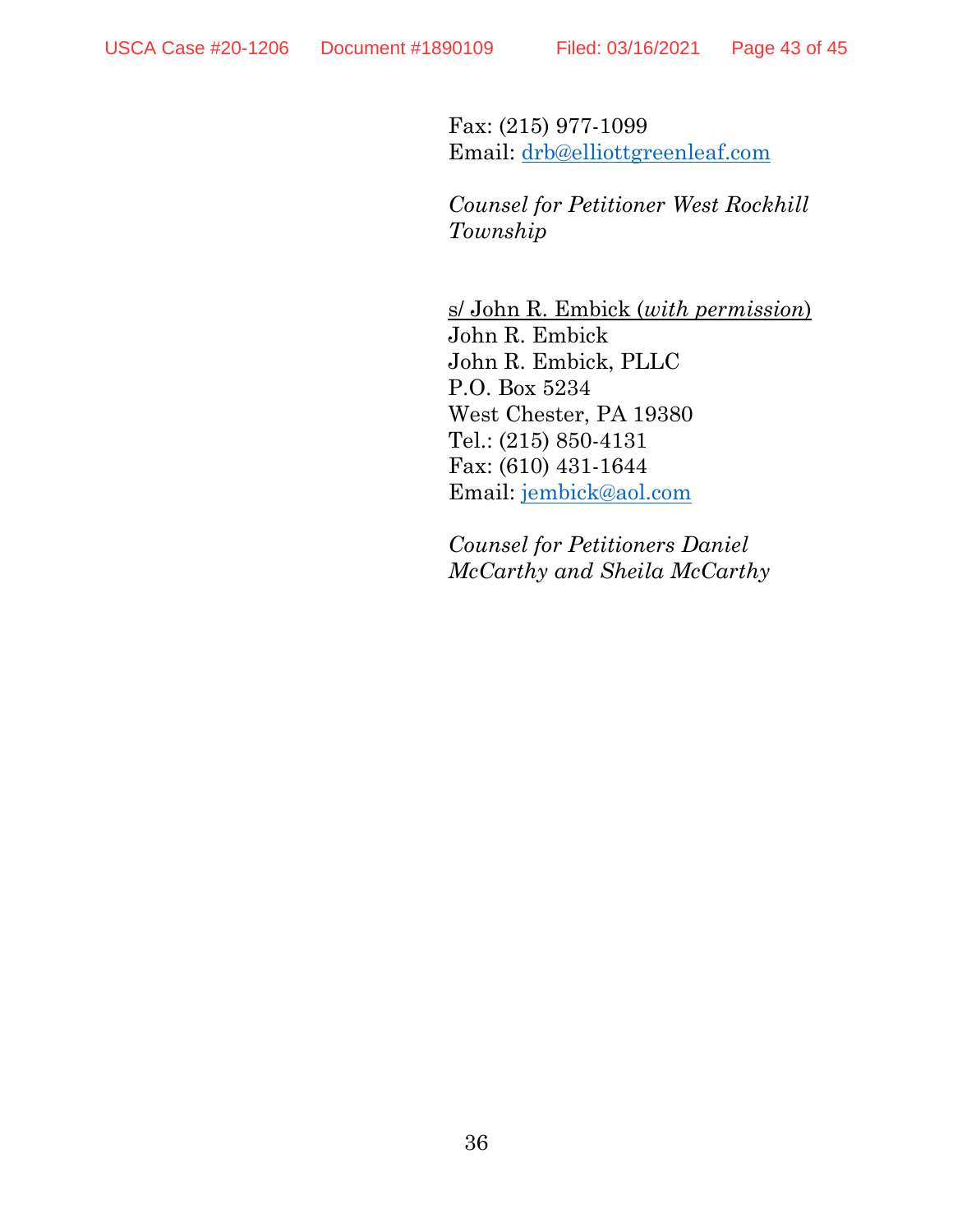### **CERTIFICATE OF COMPLIANCE**

<span id="page-43-0"></span>This brief complies with the type-volume limitation in this Court's order of November 19, 2020, because this brief contains 6653 words, excluding the parts of the brief exempted by Fed. R. App. P.  $32(a)(7)(B)$ and D.C. Cir. Rule 32(e)(1).

This brief complies with the typeface requirements of Fed. R. App. P. 32(a)(5) and the type style requirements of Fed. R. App. P. 32(a)(6) because this brief has been prepared in a proportionally-spaced typeface in 14-point font, using Microsoft Word 2019.

Dated: March 16, 2021 s/ Kacy C. Manahan

Kacy C. Manahan Delaware Riverkeeper Network 925 Canal Street, Suite 3701 Bristol, PA 19007 Tel.: (215) 369-1188 Email: [kacy@delawareriverkeeper.org](mailto:kacy@delawareriverkeeper.org)